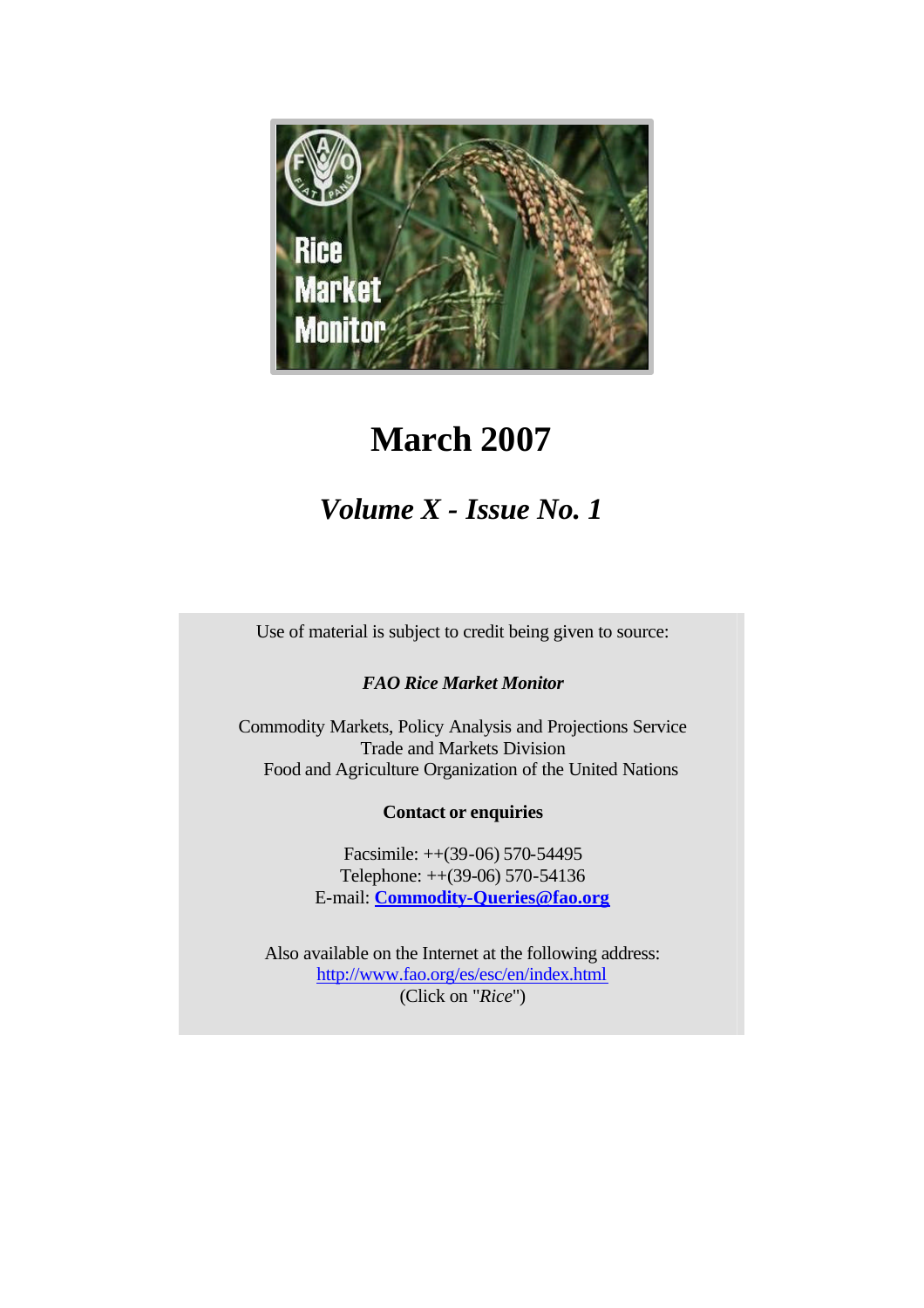#### **ROUND-UP**

- Estimates of **world paddy production in 2006** have been cut by 2 million tonnes since December 2006, to 629 million tonnes. At that level, the 2006 paddy season, just concluded, would yield 4 million tonnes less than the record achieved in 2005. Much of the contraction is anticipated to reflect smaller crops in **Asia**, which were negatively affected by an irregular pattern of the monsoons and insect attacks. Production also fell in **Latin America and the Caribbean,** but rose in **Africa** for the fifth consecutive year. Results were mixed in the **rest of the world.**
- The first forecast of **world production in 2007**, although still very tentative, points to a recovery to 633 million tonnes, matching the 2005 record. The upturn would be driven by developing countries, since production in the developed countries is anticipated to fall for the third consecutive year, bringing their participation down to less than 4 percent of the world total. Expectations of growth generally reflect positive price expectations and renewed institutional support to the sector, but also assume a return to average growing conditions.
- Much of the 2007 expected production gains are expected to originate in *Asia***,** where all the major producing countries are foreseen to grow more rice this season, with a few exceptions. Among these, production may fall in Japan and the Republic of Korea, a consequence of undergoing sectoral reforms, but also in Indonesia, where a late arrival of the rainfall reduced plantings, and in Sri Lanka. On the other hand, strong output growth is anticipated in Bangladesh, Cambodia, the Islamic Republic of Iran, Laos, Malaysia and Nepal, with more modest gains foreseen for China, India, Thailand and Viet Nam.
- In *Africa*, a further increase in paddy output may be witnessed in 2007, provided growing conditions in the coming months are not unfavourable. Much of the increase would be prompted by rising prices but also by government support to the sector. However, in Madagascar, where the season is already quite advanced, production may fall, as a result of heavy floods that hit the country early this year.
- In *Latin America and the Caribbean (LAC)*, the outlook is positive in Central America and the Caribbean, but negative in South America, especially for Argentina, Brazil and Uruguay. However, Colombia, Guyana, Peru and Venezuela may all reap larger crops, owing mainly to improved return prospects, which could boost plantings.
- For countries belonging to *other regions,* expectations are mixed: again in the grip of drought, Australia is set to harvest one of the smallest crops on record. A 3 percent decline is foreseen in the United States, where producers are shifting to more profitable crops. This contrast with positive prospects for the EU, where the sector is set to recover from last year's lack of rainfall, and for the Russian Federation, where reduced external competition, following the stepping up of border protection, is anticipated to stimulate production further.
- As production prospects deteriorated, FAO's forecast of **World trade in 2007** has again been raised and now stands at 29.8 million tonnes, 900 000 tonnes more than previously anticipated. This would represent a 1.2 million tonne increase from 2006 and almost match the 2005 trade record. The anticipated rise in trade in 2007 reflects greater supply needs by importing countries facing production shortfalls. There is less pressure for trade expansion from an exporter perspective, given that major exporting countries may also face supply constraints.
- Much of the expected increase in **world imports** in 2007 would be on account of increased deliveries to **Asian countries**, especially Bangladesh, Indonesia, Nepal, the Philippines and Viet Nam, while **African countries** could cut theirs in the trail of good 2006 paddy seasons. Imports by countries in **LAC** are set to rise, sustained by larger purchases by Brazil, Colombia and Peru, that would compensate for smaller shipments to Mexico and Cuba. In the *rest of the world*, the United States and the European Union are poised to import more in 2007, while an increase in border protection could depress purchases by the Russian Federation.
- Among **exporters**, only Thailand and Cambodia appear to be in a position to respond to the growing import demand by substantially stepping up deliveries. Attractive world prices may also foster a small increase of exports from India and Egypt, but most of the other major suppliers, including Australia, Pakistan, the United States and Viet Nam are now foreseen to cut theirs.
- **World rice inventories** at the end of national crop seasons in 2007 have been revised downwards to 103 million tonnes from a previous estimate of 105 million tonnes, largely a reflection of the worsening of the 2006 production outlook. At that level, global rice inventories would have fallen by almost 3 million tonnes compared with their opening levels, resulting in a deterioration of the stock-to-use ratio from 25.1% to 24.3 % between 2006 and 2007.
- Since December last year, **export prices of rice** from all origins have remained on a steady upward trend, as indicated by the FAO All Rice Price Index (1998-2000=100) that passed from 115 in December 2006 to 120 in March 2007. The strength concerned most quotations, in particular fragrant rice varieties and rice from Pakistan.
- As April and May coincide with the harvesting of the main 2007 crops in the southern hemisphere and of the secondary 2006 crops in the Northern hemisphere, the tendency for prices to rise may be dampened until June by the arrival of new supplies to the market. However, prices are unlikely to weaken much, given expectations of continued strong import demand, while governments in Thailand, Viet Nam and now Cambodia are also adamant about keeping them at remunerative levels. The general price outlook therefore points to continued gains in the coming months.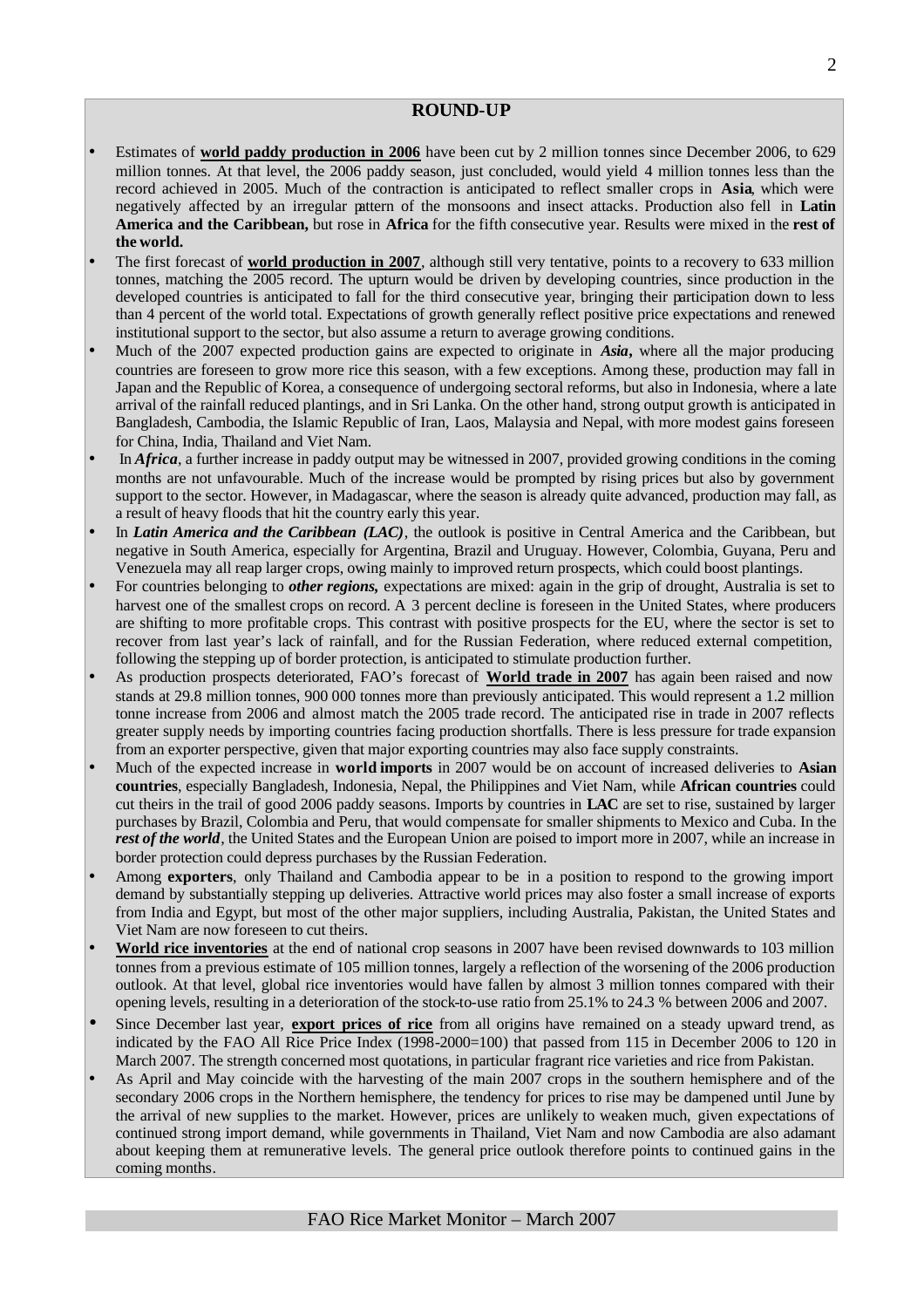| <b>Commodity Exchanges and their Role in Market Development and</b><br><b>Transparency</b>                                                                                                                   |
|--------------------------------------------------------------------------------------------------------------------------------------------------------------------------------------------------------------|
| 15 – 16 May 2007, Grand Cevahir Convention Centre in Istanbul, Turkey                                                                                                                                        |
| Registration is free of charge but advance booking is required *                                                                                                                                             |
| <b>HIGHLIGHTS</b>                                                                                                                                                                                            |
| <b>Commodity exchanges and derivatives markets</b><br>Ann Berg - Industry Expert                                                                                                                             |
| <b>Commodity trading in Turkey and challenges to viable derivatives contracts</b><br>Kivilcim Metin - Özcan - Bilkent University                                                                             |
| <b>China's commodity exchanges</b><br>Xiqui Li - China National Grain and Oils Information Centre, Beijing, China                                                                                            |
| Success stories and challenges of introducing agricultural contracts in India<br>Lamon Rutten - Joint Managing Director of Multi Commodity Exchange of India Ltd -MCX                                        |
| Cereal markets in the Former Soviet Union - Why commodity and derivative markets are needed<br>Alex Belozertsev - Industry Expert                                                                            |
| <b>Innovative mechanisms in Latin American and Caribbean commodities exchanges</b><br>Leonela Santana Boada - UNCTAD                                                                                         |
| The relevance of export driven derivatives markets for South American producers<br>Jorge Westcamp, Chairman - ROFEX                                                                                          |
| Improving the functioning of commodity markets in developing countries - Practical experience<br>Andrey Kuleshov- CFC                                                                                        |
| The new order of global derivatives trading<br>Adam Gross - UNCTAD                                                                                                                                           |
| Future of agricultural trading on mega-exchanges<br>James Cashman - CBOT                                                                                                                                     |
| <b>PROPOSED ACCOMMODATION</b>                                                                                                                                                                                |
| 1. Grand Cevahir Hotel and Convention Centre, 34112 Darulaceze Sokak 9 Sisli, Istanbul,<br>Turkey (Five stars) - http://www.grandcevahirhotel.com/eng/default.htm                                            |
| Dedeman Hotel, Yildiz Posta Caddesi No: 50, Esentepe 34340 Istanbul, Turkey (Five stars) -<br>2.                                                                                                             |
| http://www.turkeyhotelstours.com/dedemanhotelistanbul.asp                                                                                                                                                    |
| 3.<br>Divan City Hotel, Büyükdere Cad. No:84 34398 Gayrettepe / Istanbul (Four stars) -<br>http://www.divan.com.tr/hotel/cityist/default.asp?sxx=0                                                           |
| * More information on the event is available at:<br>http://www.fao.org/es/esc/en/20953/21002/21510/event_111108en.html<br>Enquiries may be addressed to the secretariat at: IGG-Rice-and-Grains-2007@fao.org |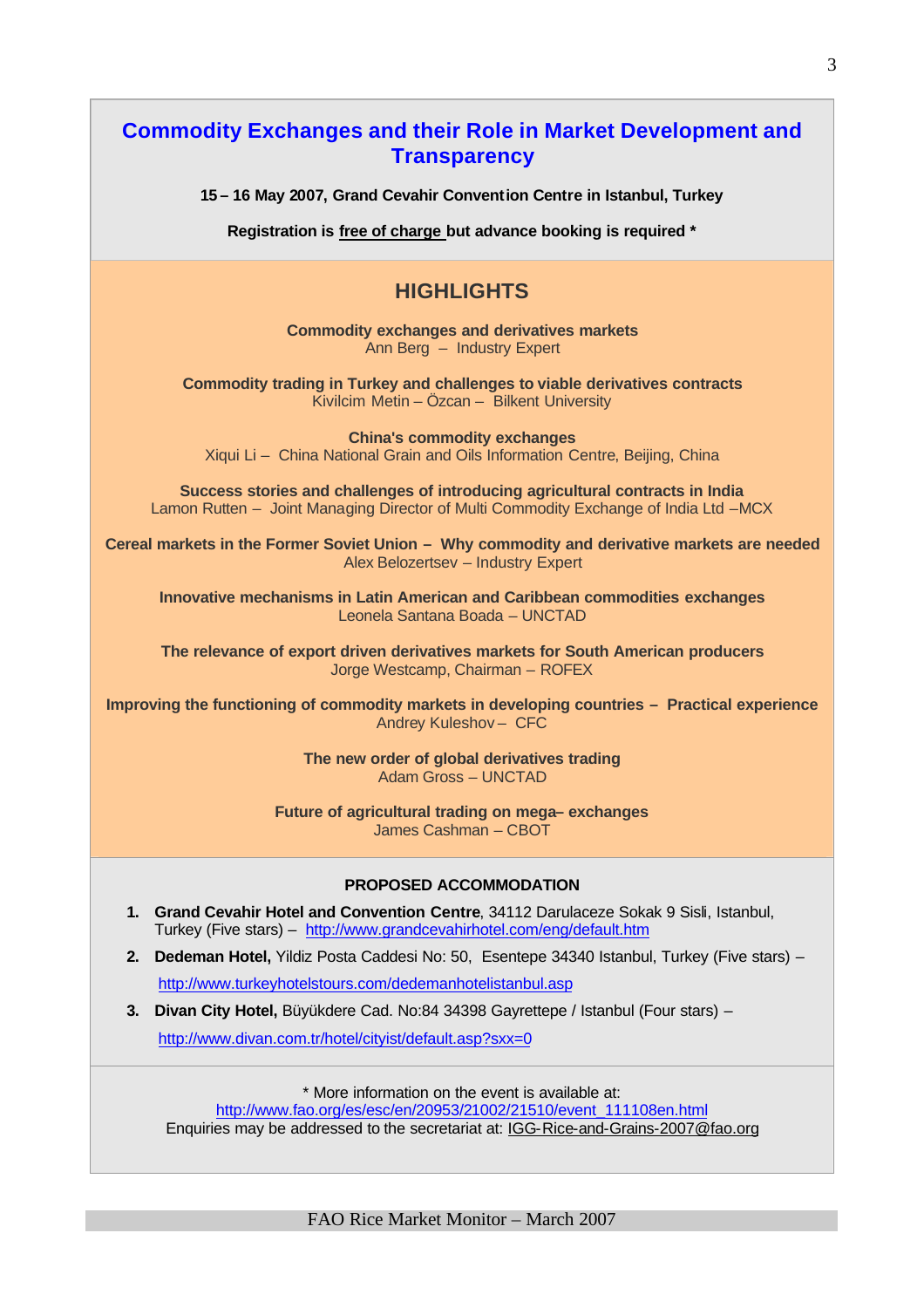#### **I. PRODUCTION**

#### **1.1. REVIEW OF PRODUCTION IN 2006**

**Latest estimates confirm a slight contraction in global paddy production in 2006**



The global paddy production outlook for 2006 has been cut by about 2 million tonnes since the release of the December issue of the Rice Market Monitor, as prospects deteriorated in several countries. Downward revisions mainly concerned Bangladesh (-1.8 million tonnes), Cambodia (- 200 000 tonnes), Indonesia (- 258 000 tonnes), the Islamic Republic of Iran (- 300 000 tonnes), Pakistan (-300 000 tonnes), Thailand (- 268 000 tonnes), Viet Nam (- 369 000 tonnes), Madagascar (- 100 000 tonnes), Nigeria (- 876 000 tonnes), the Dominican Republic (- 72 000 tonnes), Peru (- 175 000 tonnes) and

Venezuela (- 215 000 tonnes). By contrast, the 2006 production estimates were raised in the case of India (+ 1.6 million tonnes), the Democratic Republic of Korea (+279 000 tonnes), the Philippines (+118 000 tonnes), Burkina Faso (+99 000 tonnes), Guinea (+330 000 tonnes), Mali (+69 000 tonnes), The European Union (+63 000 tonnes) and the Russian Federation (+55 000 tonnes).

Based on the latest estimates, world paddy production declined from a record 633 million tonnes in 2005 to 629 million tonnes in 2006, largely confirming the adverse impacts of an erratic monsoon in Asia and the developme nt of an El Niño event in the later part of 2006. Intensive rice cultivation also gave rise to disease and insect attacks problems that entailed heavy losses in several Asian countries.

#### **A. Asia**

#### **The 2006 paddy season ends negatively in the region**

In *Asia*, the 2006 paddy season ended negatively with production falling by 3 million tonnes to 569 million tonnes, reflecting widespread declines across the region, largely imputable to an irregular pattern of the monsoon rains. In **Bangladesh**, production in 2006 is anticipated to fall to 39.2 million tonnes, well below the initial government target of 44 million tonnes and a 1.5 percent less than the 39.8 million tonnes harvested in 2005. The first Aus crop was 14 percent smaller than that of the 2005 season, reflecting a lack of rainfall but also the competition from higher value crops. The main Aman crop, harvested between November and January, also suffered from scanty precipitation and shortages of fertilizers and rising fuel costs. Likewise, shortages of basic inputs have marred prospects for the third, irrigated, Boro crop. Although the Government distributed high yielding seeds to farmers, severe shortages of fertilizers were reported up to early March 2007, causing farmer unrest and demonstrations in several parts of the country. **China** (**Mainland)** ended the 2006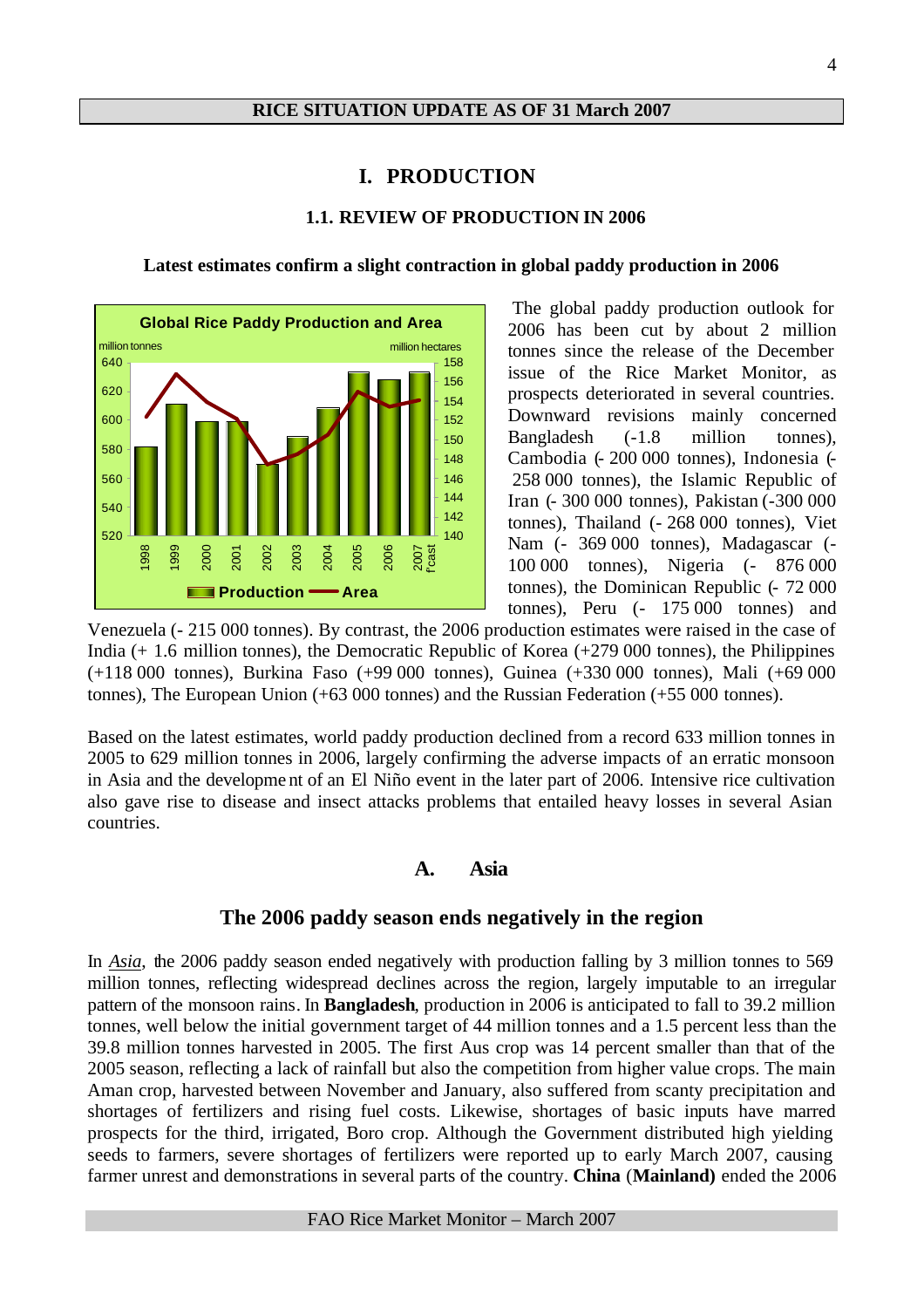paddy season with virtually no growth, largely reflecting adverse conditions which reduced the size of the intermediate, single rice crop, the shortfall of which was compensated through an increased late-rice crop. As a result, the country's semi-official production estimate stands at 180.7 million tonnes, marginally above the 180.6 harvested in 2005. The 2006 paddy season is concluding in **Cambodia** with the gathering, in March, of the second, irrigated, crop. The government is predicting a 5 percent increase in production, which would make it strike a new record of 6.3 million tonnes. Much of that increase is likely to be destined to the export market. With the harvesting of the second Rabi crop, in April-May, **India** will have completed the 2006 paddy season. Although still preliminary, production is forecast to drop by 1.1 million tonnes in 2006 to 136.6 million tonnes (91.05 million tonnes, milled basis), against an initial target of over 139 million tonnes (92.79 million tonnes, milled basis). The year-to-year decline reflects expectations of a smaller secondary (Rabi) crop, partly caused by a shift of land from rice to wheat cultivation, following the stepping up of wheat support prices.

| <b>India – Rice Milled Production by Crop (million tonnes)</b> |         |         |         |         |         |         |         |         |
|----------------------------------------------------------------|---------|---------|---------|---------|---------|---------|---------|---------|
|                                                                | 1999/00 | 2000/01 | 2001/02 | 2002/03 | 2003/04 | 2004/05 | 2005/06 | 2006/07 |
| Kharif                                                         | 77.48   | 72.78   | 80.52   | 63.08   | 78.62   | 72.23   | 78.27   | 78.54   |
| Rabi                                                           | 12.20   | 12.20   | 12.82   | 8.74    | 9.91    | 10.90   | 13.52   | 12.51   |
| <b>Total</b>                                                   | 89.68   | 84.98   | 93.34   | 71.82   | 88.53   | 83.13   | 91.79   | 91.05   |

Source: Department of Agriculture & Cooperation – India.

The 2006 season was generally positive for **Indonesia**, which recorded a small production increase to 54.4 million tonnes, reflecting favourable weather conditions, a low incidence of pests and diseases and marked increases in producer support prices. In **Japan**, paddy production in 2006 dropped by 5 percent to 10.684 million tonnes, owing to insufficient sunshine and the impact of two typhoons that hit the country in August and September. Official estimates in the **Democratic Popular Republic of Korea** (Korea, DPR) indicate a more optimistic outcome of the 2006 season than previously anticipated, with production set at 2 478 521 tonnes and yields at 4.248 tonnes per ha, which would result in a 100 000 tonne decline only from the relatively buoyant output in 2005. Production in the **Republic of Korea** fell by 2 percent in 2006, following a contraction in the area under rice.

Floods at harvest time also contributed to a drop in **Malaysia**. In **Myanmar**, production in 2006 remains forecast at 25.2 million tonnes, marginally above the 25.08 million tonne officially estimated for 2005. Following a downward revision by the Government, paddy production in **Pakistan** is estimated to have fallen to 8.1 million tonnes in 2006, down from a record 8.3 million tonnes in 2005 and 300 000 tonnes less than last prospected. The yearly decline mainly reflect substantial crop losses in the lower Sindh, caused by excessive rainfall. Besides the quantitative cut, the adverse weather conditions also impaired the quality of the grain, making it more difficult for exporters to get suitable supplies to meet contracted sales. As a result, strong price increases have been witnessed over the past three months, disrupting the normal flow of trade which now absorbs about 57 percent of production. In **the Philippines,** paddy production in 2006 (July 2006 – June 2007) has been slightly revised upward to 15.4 million tonnes, which would imply a 2 percent rise from 2005 and a new record. The increase from the previous season reflects a good main paddy crop grown over the second semester of 2006, as damage from the typhoons that hit the country in the last quarter was limited, but also positive crop prospects over January-June 2007. Over that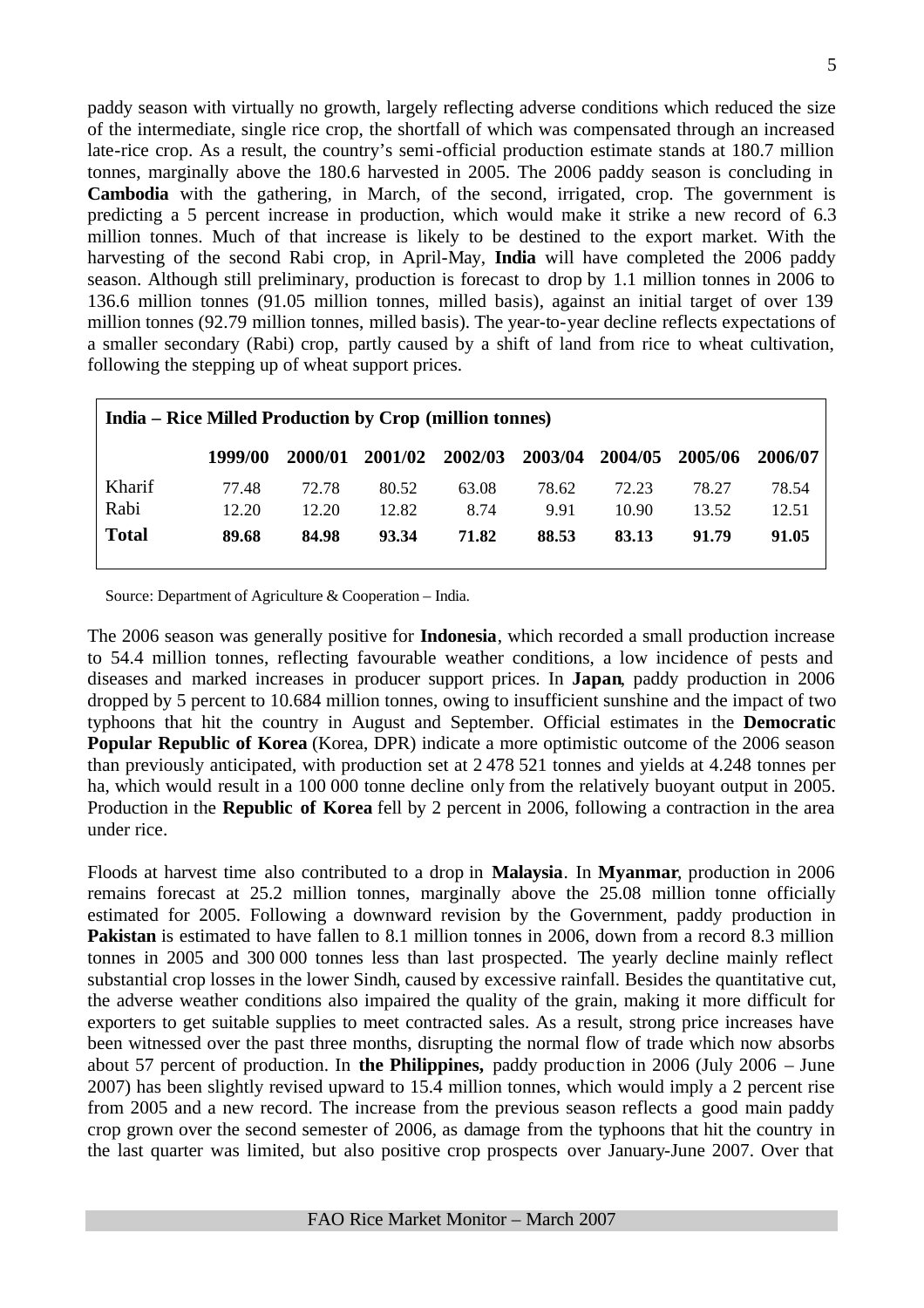period, improved water availability is reckoned to foster an increase in plantings, while yield growth could be sustained by a larger use of hybrids.



According to the latest official forecast, **Thailand** harvested 29.4 million tonnes of paddy in 2006, slightly less than the 29.7 million tonnes previously anticipated, and 860 000 tonne below the 2005 outcome of 30.3 million tonnes. The cut was largely caused by flooding problems which reduced the area under rice in the northern and central plains over the main crop, but also by an unusually dry and cool weather in several north and north-eastern provinces, which caused problems to the secondary crop harvested in March. The Government rice procurement scheme over the main paddy season, which was opened on 1

November 2006, concluded on 28 February 2007. Although the programme had made allowance for the purchase of up to 9 million tonnes of paddy from the main 2006 crop, the actual volume pledged by producers amounted to 1.8 million tonnes only, well down from the 5.3 million tonne procured over the main 2005 paddy crop. The drop was mainly a reflection of the high prices farmers could obtain from private traders, which rendered the scheme less attractive to them. Procurement for the secondary paddy crop will be operational from 16 March 2007 to 31 July. The Government has allocated funds for purchasing up to 2.5 million tonnes from that crop, at slightly higher prices than those applied over the main season. Indeed, the official prices of the various rice qualities covered by the pledging scheme were all raised by Baht 100 per tonne compared with those applied to the main crop, reaching Baht 6600 per tonne for 100% white rice, Baht 6500 per tonne for 5% broken and Baht 6000 per tonne for 25% broken white rice.

In **Viet Nam,** the latest official estimate of paddy production in 2006 was revised downward from 36.2 million tonnes to 35.8 million tonnes to take account of damage caused in the north by a cold spell, at the beginning of the season, and drought in the Red River Delta. Growing regions in the south also incurred losses from drought followed by flooding over the summer/autumn crop growing period, while severe insect attacks affected 100 000 hectares of rice fields in the Mekong River Delta. The sector was further impaired by rising prices of petrol, fertilizers and insecticides. Despite all those hindrances, the level of production of 35.8 million tonnes estimated for 2006 was virtually unchanged compared with 2005.

## **B. Africa**

#### **Paddy production in Africa rises for the sixth consecutive year**

Production in *Africa* is estimated to have reached 21.6 million tonnes in 2006, 1.2 million tonnes or 6 percent above 2005 and the fifth consecutive year of increases. In the *Northern part of the region*, **Egypt** officially reported to have gathered 6.528 million tonnes, about 400 000 tonnes more than in 2005 and the highest level on record. The growth reflected an expansion of the area from 613 300 hectares to 669 100 hectares (well above the Government ceiling of 420 000 hectares), which compensated for a small drop in yields. Much of the increase in plantings was sustained by strong domestic and export demand, which kept producer prices buoyant. In *Western Africa*, the latest estimates confirm the generally positive outcomes of paddy crops in 2006, consistent with the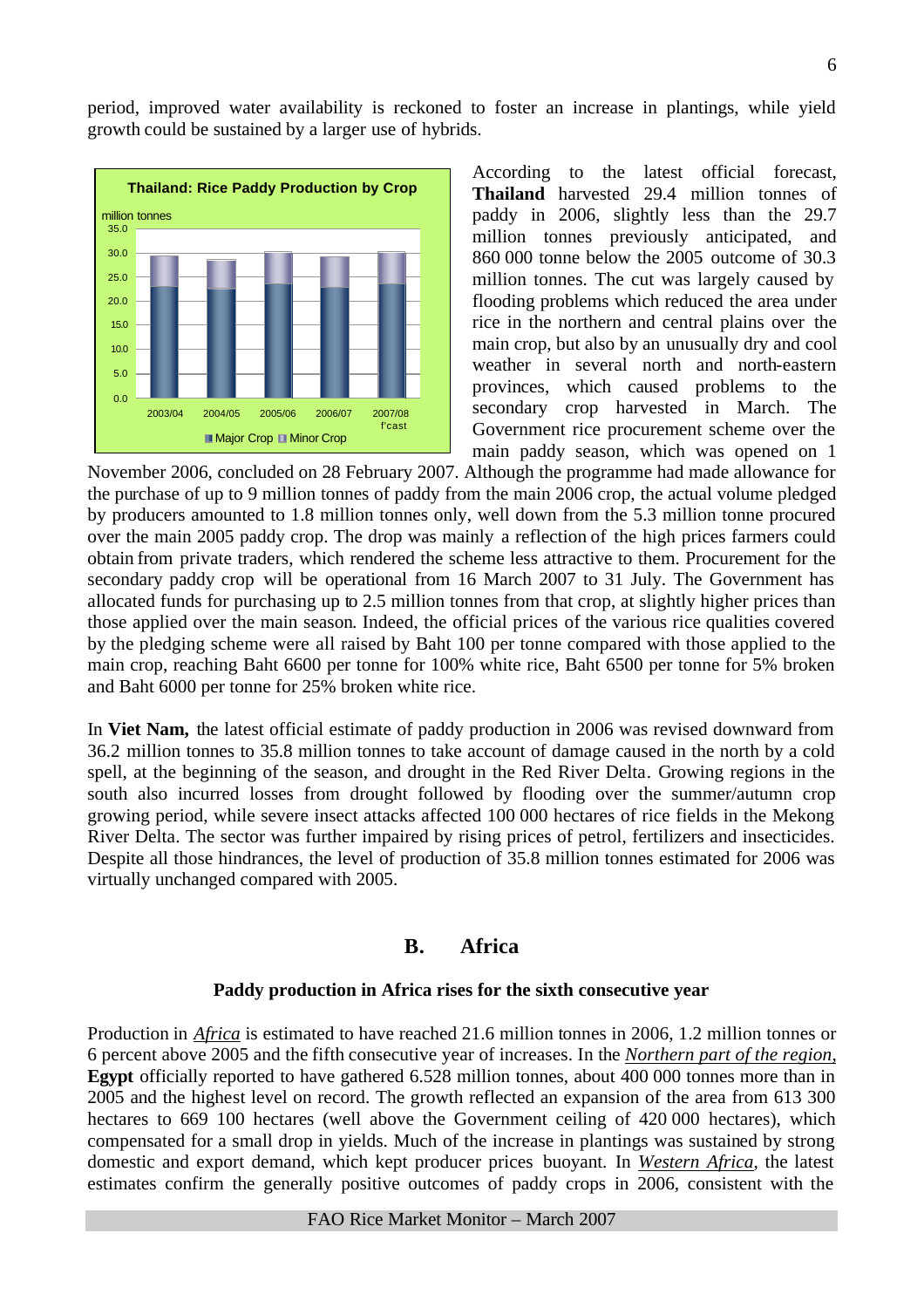favourable weather conditions that prevailed over the season and the positive effects of the adoption of Nerica rice varieties, which are spreading in the sub-region. Substantial production increases were reported in **Burkina Faso, Gambia, Guinea, Mali, Niger, Nigeria, Senegal and Togo**. Gains were spectacular in **Burkina Faso,** where production rose by 102 percent to 189 175 tonnes. Despite a contraction of plantings, production also rose extensively in **Mali**, which harvested over 1 million tonnes in 2006, up from 946 000 tonnes in 2005, as excellent growing conditions boosted



yields.

In **Nigeria,** the tendency for production to rise was confirmed by the official figures recently released, although these were lower than those carried by FAO. According to the government, the country gathered 3.924 million tonnes in 2006, 876 000 tonnes lower than FAO's estimate, but 10 percent above the 2005 official level of 3.567 million tonnes. Growth in 2006 was sustained by favourable weather conditions and by strong institutional support under the "Presidential Initiative on Rice Production, Processing and Export" in place since 2004.

By contrast, production in **Chad, Côte d'Ivoire** and **Mauritania** is estimated to have fallen in 2006. In *Southern Africa*, goods rains and improved access to fertilizers and seeds led to a doubling of production in **Malawi** in 2006. **Madagascar** also gathered a relatively good crop, now estimated at 3.4 million tonnes, 100 000 tonnes less than the previous forecast and virtually unchanged from 2005. In *Eastern Africa,* production rose strongly slightly in **Tanzania** and **Uganda.** Some gains were also recorded in **Kenya.** 

#### **C. Latin America and the Caribbean**

#### **In absence of major setbacks, paddy production in Central America and the Caribbean recovered in 2006, while it fell in South America**

Overall, paddy production in *Latin America and the Caribbean* is estimated to have fallen from 26.4 million tonnes in 2005 to 24.6 million tonnes in 2006, as increases in *Central America and the Caribbean* failed to compensate for a reduction in South America. In Central America and the Caribbean, most countries ended their paddy season positively, as the incidence of hurricanes this year was lower than usual, especially if compared with 2005. In the aggregate, production rose to 2.41 million tonnes, from 2.30 million tonnes in 2005. Much of the increase reflected gains in **Cuba, the Dominican Republic, El Salvador, Guatemala** and **Mexico**, which compensated for some decline in **Costa Rica**, **Nicaragua** and **Panama**. In the **Dominican Republic**, the success in raising production to levels close to self-sufficiency was attributed to the policies designed by the National Rice Committee, where private and public rice stakeholders are represented, and to the well-functioning of the national warehouse receipt programme ("Programa Nacional de Pignoración), which helps finance storage costs born by rice producers and millers at harvest time.

In *South America*, production fell from 24.1 million tonnes in 2005 to 22.2 million tonnes in 2006, largely reflecting cuts in **Brazil, Colombia, Ecuador, Peru** and **Venezuela**, largely caused by poor prices in 2005, which depressed rice cultivation. The decline was particularly severe in **Brazil** and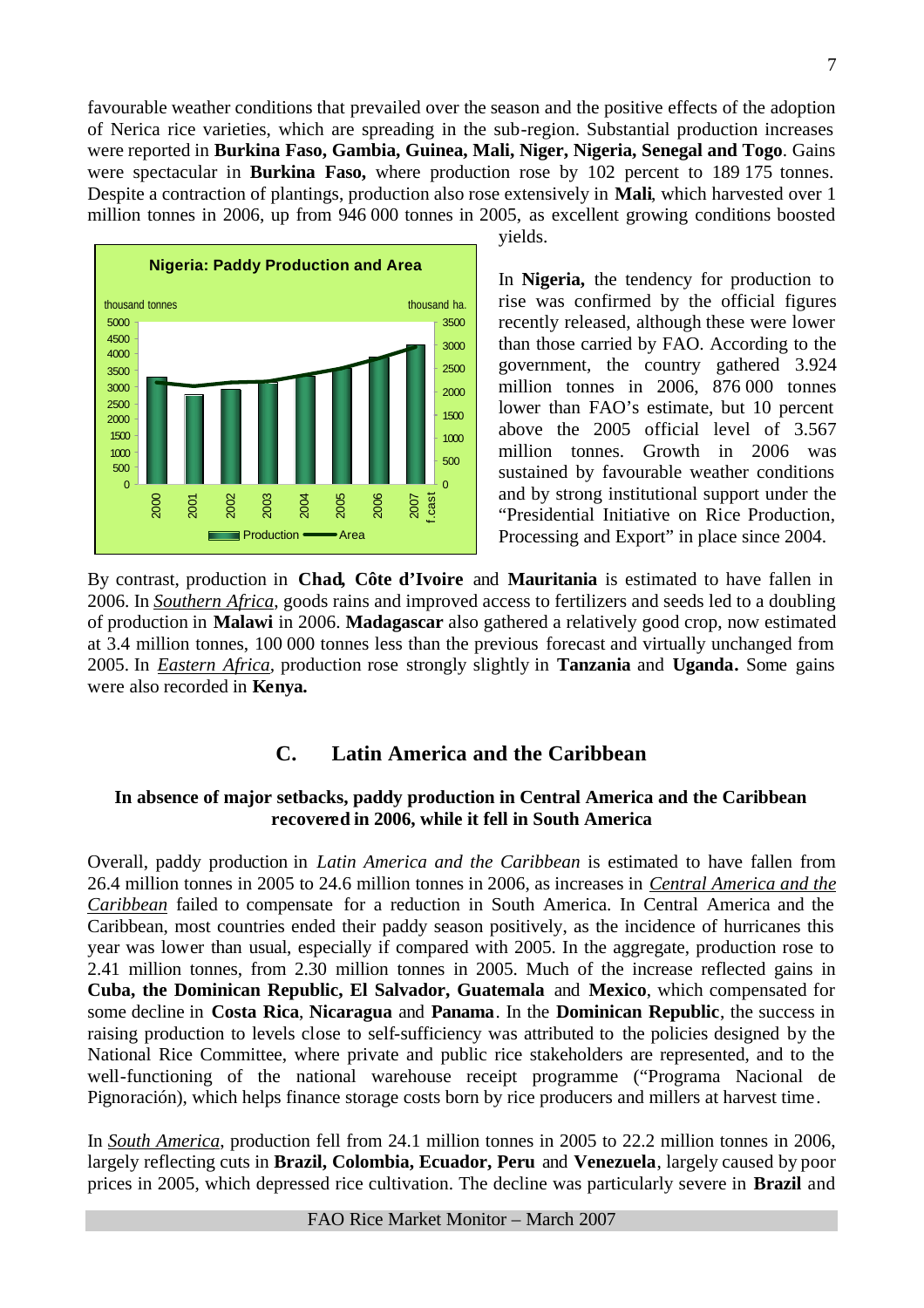**Venezuela**, where production is estimated to have fallen by 12 percent and 20 percent, respectively, reflecting a shift of resources from rice to more remunerative crops. Based on the latest government estimates, **Peru** witnessed a 10 percent decline to 2.225 million tonnes. On the other hand, excellent yields helped propel production in **Argentina, Bolivia** and **Chile**. Despite incurring some losses to floods, which affected the first crop, paddy production in **Guyana** recovered partly in 2006, reaching some 469 000 tonnes, up from 420 000 tonnes in 2005. Much of this growth was the result of good yields over the second paddy crop.

## **E. Rest of the world**

#### **Production in 2006 expands in Australia and the Russian Federation but declines in the EU and the United States**

In the rest of the world, production in the **United States** contracted by 13 percent to 8.788 million tonnes in 2006, the lowest level since 2000, following a 20 percent cut of the area, attributed to adverse weather conditions and rising costs. Because of drought problems, production in the **European Union** also declined, though less than last anticipated, with the Union's overall output now estimated at 2.613 million tonnes, compared with 2.693 million tonnes in 2005. By contrast, the sector recorded an increase of 19 percent and 8 percent, respectively, in the **Russian Federation** and **Ukraine**. In **Australia, a** respite from lingering drought problems also made production rebound to its higher level since 2002.

.

#### **1.2. PRODUCTION OUTLOOK FOR 2007**

#### **Global production in 2007 set to recover to a near record level**

According to the climate organizations, the 2006/07 El Niño conditions dissipated in February 2007, which is expected to result in a more normal rainfall pattern in the next few months. This would positively influence the late development of 2007 crops in the southern hemisphere, but also spring planting in several northern hemisphere countries. As a result, FAO's first outlook of global production in 2007 is positive, under the assumption of a return to more "normal" weather conditions, given the relatively high prices that have prevailed in most countries and the renewed commitment for support to the sector from governments. At the current forecast of 633 million tonnes, production in 2007 would be very close to the record level achieved in 2005 and 4 million tonnes larger than in 2006. The recovery is anticipated to be sustained by developing countries, since production in the developed countries could fall for the third consecutive year to 23.2 million tonnes, 1.5 million tonnes less than in 2006, bringing their participation in the world total down to less than 4 percent.

At this time of the year, however, production forecasts are very tentative, as the 2007 paddy season has not yet started in countries located in the northern hemisphere, which include the major producers. On the other hand, countries along and south of the equator are already harvesting their first 2007 crops, which were put in the ground in the last few months of 2006.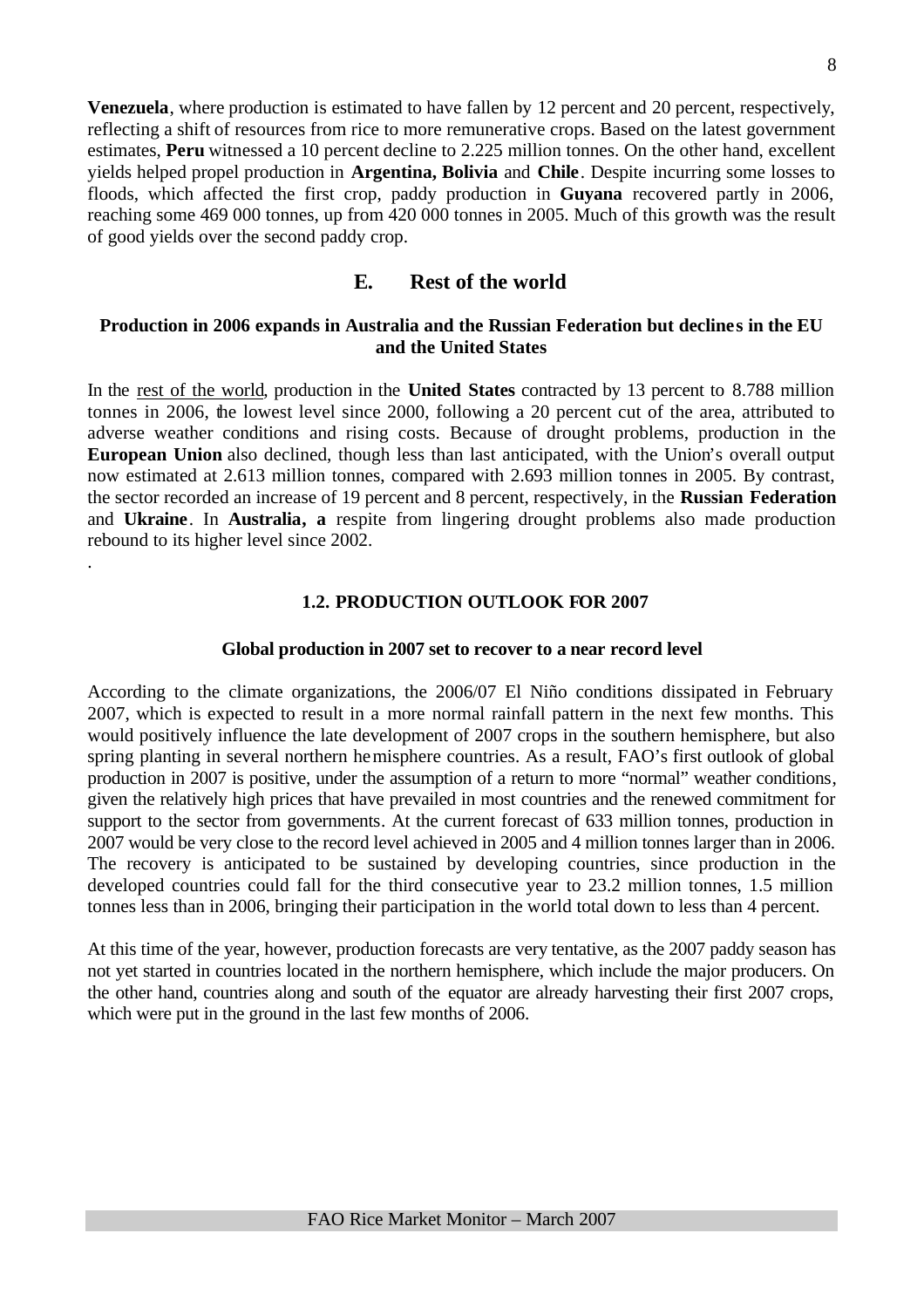## **A. Asia**

#### **Production in Asia forecast to recover in 2007**

Based on the more favourable weather outlook, positive prospects on prices and renewed support by governments, paddy production in Asia is forecast to reach 574 million tonnes in 2007, 5.1 million tonnes, or 0.9 percent, above the current 2006 estimate.



As **Bangladesh** will not start planting the first (Aus) 2007 paddy crop until April, prospects for production in the coming season are very uncertain. Assuming average growing conditions, FAO's first production forecast stands at 40.50 million tonnes, 1.3 million tonnes more than currently estimated for 2006. Prices have been rising in the country, also affecting retail levels. To check the surge, the government recently announced it would release rice through open market sales, at a price of Taka 15.25 per kg, starting on 15 March 2007, and reactivate the Food-for-Work Programme.

**Cambodia's** production prospects for the 2007 paddy season, which will not begin until the main crop is planted in June, are also positive, at 6.5 million tonnes, as rising exports are anticipated to sustain prices. In **China (mainland)**, production is set to register a 1 percent increase over the 2007 season, the first crop of which is currently at the planting stage. Although the semi-official forecast points to a production level of 187 million tonnes, FAO's outlook is more bearish, at 183 million tonnes, given reports of below normal precipitation in southern and south-western China this spring, which is affecting important rice-growing provinces such as Sichuan. Nonetheless, some growth is anticipated, given continued state support to the sector through various programmes. For instance, rice producers in a number of key rice-producing provinces (Anhui, Heilongjiang, Hubei, Hunan, Jiangxi, Jilin and Sichuan) will continue to benefit from "protective prices" set at Yuan 1500 (US\$ 186) per tonne for Japonica paddy rice and Yuan1400 (US\$ 186) per tonne for Indica paddy rice, which represent the minimum levels at which procurement corporations such as "SinoGrain" buy from farmers. Other support measures include subsidies on high yielding seeds, fuel, fertilizers, a 20-30 percent contribution on the purchase of agricultural machinery and a subsidy of up to 60 percent on insurance premiums. In addition, agricultural land taxes have been abolished since 2004. China, which is estimated to have lost 8 million hectares of arable land between 1996 and 2005, is viewing with concern the results of a report from various key departments and research centres, on the potential impacts of climate changes on agriculture in the country. According to study results published in January, China's average temperature might increase by 2 to 3 degrees Celsius in the coming 50-80 years, which could depress grain yields by up to 37 percent. This is particularly worrying for a country that will have to rely exclusively on productivity gains to sustain production. Despite the resulting pressure, China's Bio-safety Committee meeting in November declined from recommending the commercial release of GM rice varieties for cultivation by farmers.

In **India**, the 2007 paddy season will begin in June, with the arrival of the south-west monsoon rains that will trigger plantings of the main Kharif crop. Given the dependence of the paddy season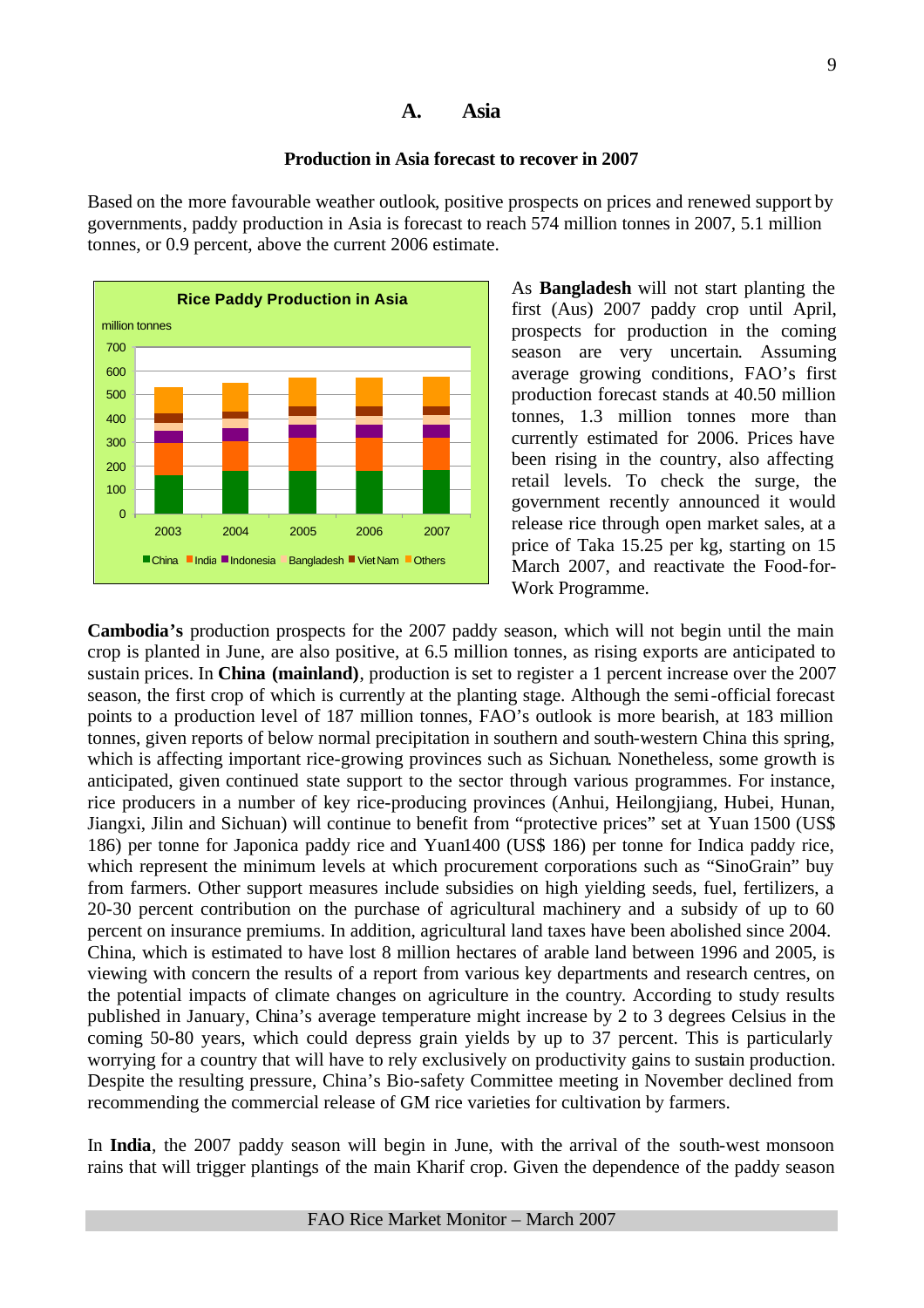on the monsoon rains, production in the country can fluctuate widely. Assuming a normal progress and distribution of the rains over the season, production may recover to 137 million tonnes in 2007. As China, India is becoming growingly concerned by the consequences of climate change for agricultural production. Studies in the country looking at the impacts of climate change on rice production highlighted the negative long term effects of a rise in temperatures over the growing season, with an increase of one degree Celsius roughly estimated to lower paddy yields by 10 percent. Climatologists predict a world-wide rise in mean air temperatures within a range of 1.4 -5.8 degree Celsius by the end of the century.



The 2007 paddy season is already well advanced in **Indonesia**, since the country, located south of the equator, gathers about 65 percent of annual rice output between March and June. According to the Government first forecast, paddy production in 2007 may fall by 2 percent to 53.1 million tonnes, following a 3 percent cut in plantings caused by the late arrival of rainfall, normally due in September – October, but which only reached the country in December. As part of a rice production expansion programme, the government announced in March the distribution of 8000 tonnes of hybrid rice seeds for sale to farmers, subject to a maximum price.

Meanwhile, rice retail prices have kept rising in the country, prompting the state agency, Bulog, to release about 250 000 tonnes of rice a month since November under open market operations. However, high farm prices are constraining Bulog's ability to purchase rice locally to meet the quantities needed to cover the government distribution programmes.

In **Japan,** the government announced a production target, of 8.280 million tonnes of husked rice, equivalent to 10.350 million tonnes of paddy for 2007. The target, announced in November 2006, has been allocated by the Ministry of Agriculture, Forestry and Fisheries to individual prefectures. However, according to the on-going reform of the rice sector, 2007 should be the last year the Ministry would fix a rice production target. In the **Democratic Republic of Korea**, production is expected to remain in the order of 2.5 million tonnes in 2007, as neighbouring Republic of Korea announced it would resume its deliveries of fertilizers to the neighbouring country. These had been suspended following the DPR Korea's missile and nuclear tests in July and October 2006. In the **Republic of Korea,** plantings are expected to fall again in 2007, as farmers have strong incentives to leave their rice land idle as they receive a "direct payment for the adjustment of rice production" of Won 3 million (US\$ 3000) per hectare. So, assuming a similar tendency as observed in recent years, plantings may fall by around 20 000 ha in 2007 to 935 000 ha, which under normal yield conditions of about 6.64 tonnes per ha, would bring paddy production down to 6.2 million tonnes, compared with 6.3 million tonnes in 2006.

Under its 2006-2010 Development Plan, **Laos** has targeted rice production to rise to 3.3 million tonnes by 2010. Meanwhile, FAO's forecast for 2007 stands at 2.8 million tonnes, 8 percent more than in 2006. Much of the progress should reflect the dissemination of higher yielding rice varieties in the country and positive prospects for rice exports. Like in 2006, flooding has also hampered paddy crops in **Malaysia** in December and January, although no assessment of the damage has been yet released. Reflecting the supportive policy stance, the country is expected to harvest 2.2 million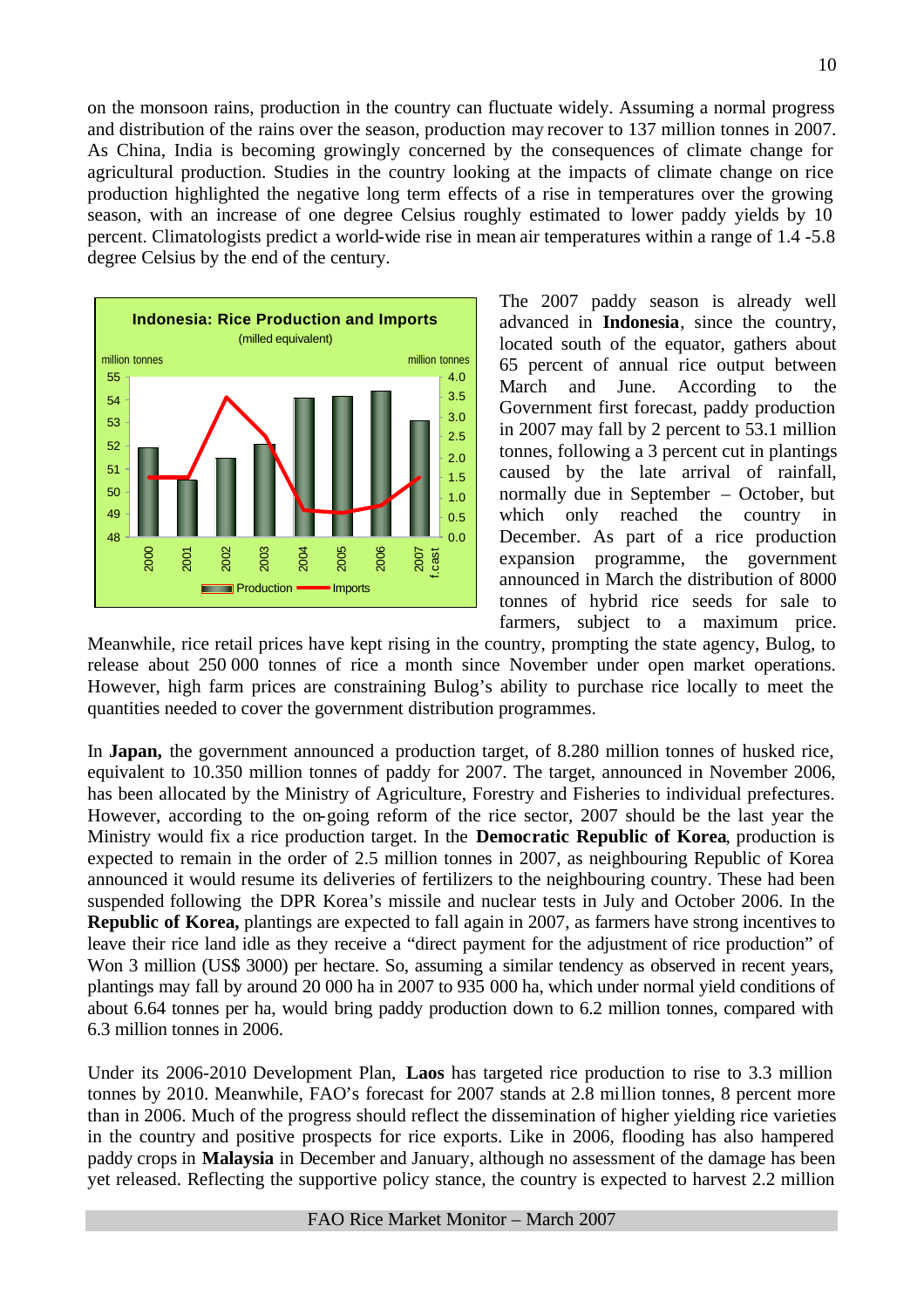tonnes of paddy in 2007, which would imply a 10 percent recovery from last season. Given the recurrence of the floods and fear of more permanent effects from climate change and global warming, the Government was reported in March to be studying the introduction of a programme to prevent and respond to natural disasters and emergencies. Under the Ninth Five Year Development Plan, covering the 2006-2010 period, Malaysia has given agriculture a central role to play as an engine of economic growth and a vehicle for narrowing the urban/rural income gap. A major breakthrough of the Plan was the shift of emphasis from the export-oriented agricultural sector to food production for the domestic market. For rice, it led to a much higher 2010 self-sufficiency target of 90 percent, substantially above the previous target of 65 percent. The new orientation was also evidenced by a 12.5 percent rise in paddy producer support prices in 2006/07, which had not been changed for the past ten years. In December 2006, the country also announced the introduction of its first high-yielding hybrid rice variety, as instrumental to raise the rate of rice self-sufficiency. In **Myanmar**, the 2007 paddy season will not start until June, when planting of the main crop starts. FAO does not foresee much change in production, currently set to remain around 25.2 million tonnes. Domestic prices have been reported surging in the country since late last year, which triggered restrictions on inter-provincial rice movements, latter suspended.

In **Pakistan**, output in 2007 is very preliminary forecast at 8.4 million tonnes. To some extent, such an outcome could be achieved if increased support is provided to the sector. In March 2007, the Government announced the allocation of Rupees 15 billion (US\$ 247 million) to promote irrigation efficiency and productivity of smaller producers. However, rice was not included among the commodities benefiting from a number of incentives, such as less stringent terms on credits obtained under the Export Finance Scheme and the exemption of sale taxes on utilities and packaging material. On the other hand, there have been rumours about the government allowing the trading of rice, wheat sugar, cotton and crude palm oil futures contracts in the National Commodity Exchange. In the **Philippines**, the 2007 season starts in July. FAO's first forecast points to a 400 000 tonne increase to 15.8 million tonnes, assuming normal weather conditions and continued strong support under various programmes. In this connection, the government announced its intention to raise the area under hybrid rice and certified seeds from 225 371 ha in 2006 to 400 000 ha in 2007, under a Pesos 2.1 billion (US\$ 44 million) allocated to rice this year. On the other hand, the withdrawal of the 50 percent subsidy on hybrid rice seed, as of 2007, may contrasts with such goals. Under the current objective to achieve self-sufficiency by 2010, the Government has earmarked Pesos 27.5 billion (US\$ 570 million) for the rehabilitation and development of irrigation over 2008-2012, which should permit to increase irrigated rice fields by 7 percent to 1.6 million hectares and paddy production by over 500 000 tonnes a year. In **Sri Lanka,** harvesting of the 2007 main, Maha, crop has been in progress since February and is about to conclude. Preliminary assessments by the authorities point to an 8.7 percent smaller Maha crop compared with 2006, which, according to FAO, may translate into a 4 percent decline in production to 3.2 million tonnes for the full paddy season, which also covers the secondary Yala crop. The Government has been reported to have purchased paddy from farmers at Rupees 17.50 per kilo (US\$ 159 per tonne) for Samba paddy and Rupees 16.50 per kilo (US\$ 150 per tonne) for Nadu paddy, somewhat above market prices, while at the same time trying to release rice supplies from stocks to free space for the new crop.

Prospects of production in **Thailand** over the 2007 paddy season have been tarnished by fears of a recurrence of an El Nino phenomenon later over the year, against which the government has announced preventive measures. Farmers, in particular, will be encouraged to shift to less waterdemanding crops, while local governments will be called to store more water in reservoirs. As a result, FAO only foresees production to recover to 30.2 million tonnes in 2007, up from the 29.4 million tonnes estima ted in 2006. **Viet Nam** is now engaged in harvesting the first 2007 (winterspring) paddy crop. Insect attacks, in particular brown plant hoppers, have been recurring in the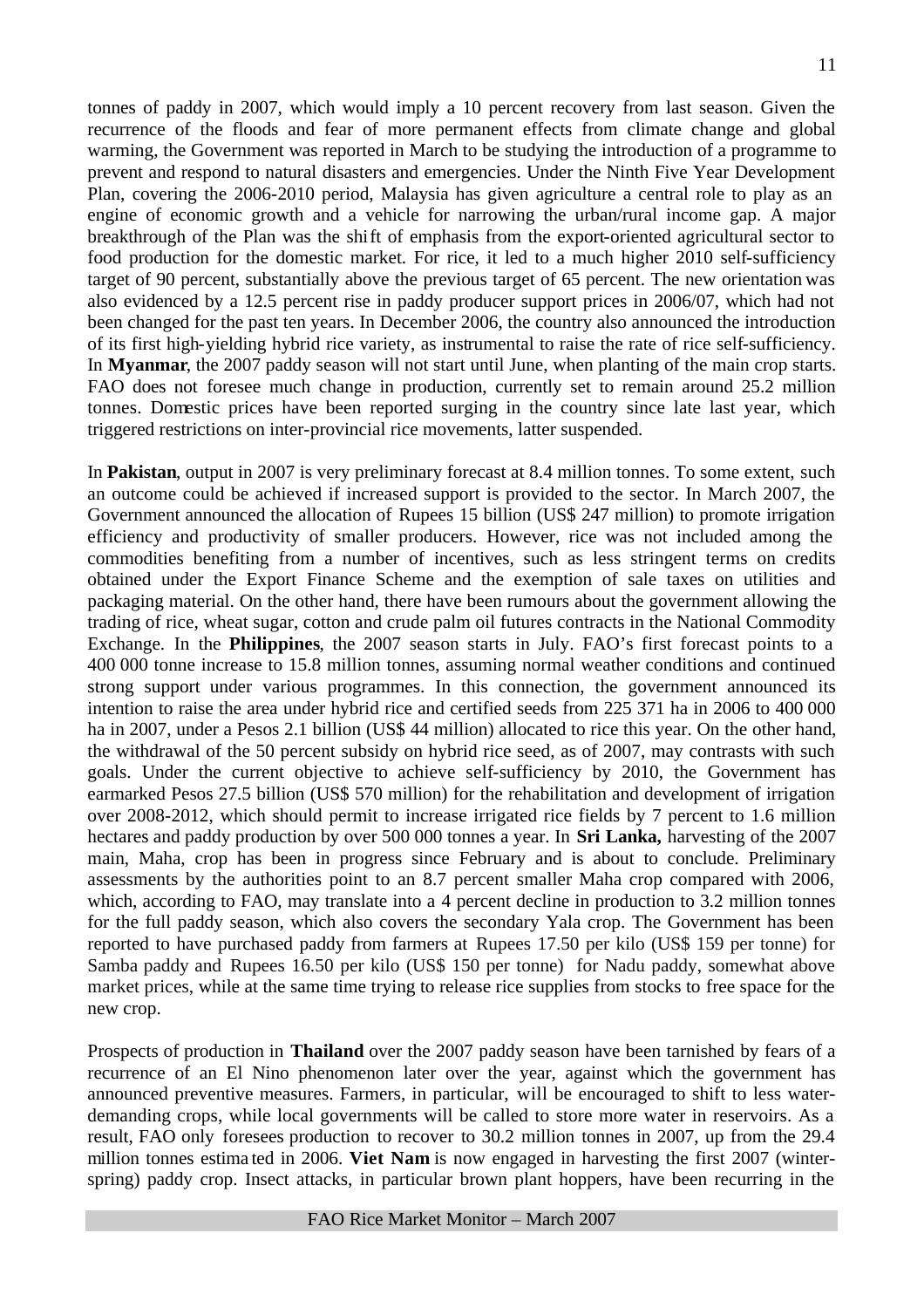Mekong River Delta, where rice is cultivated intensively, with three paddy crops being grown in succession every year. The pest epidemic, which broke in mid-2006, remains a threat in about 500 000 hectares of winter / spring rice fields in southern Viet Nam, prompting the Government to launch preventive measures, including by funding farmer purchases of plant protection products. As a result, the current official forecast for paddy production is 2007 is rather subdued, at 36 million tonnes, also reflecting fears of an El Niño recurrence.

#### **B. Africa**

#### **After the strong growth in 2006, production is forecast to change little in 2007, as less favourable weather conditions are likely to prevail**

**Rice Paddy Production in Africa**  $\overline{0}$ 4 8 12 16 20 24 2003 2004 2005 2006 2007 Egypt Nigeria Madagascar Côte d'Ivoire Others million tonnes

At this period of the year, 2007 paddy crops are at the harvest stage in countries south of the equator, while northern, western and eastern African countries will plant them between April and June.

> In *Northern Africa*, **Egypt** is currently forecast to harvest 6.6 million tonnes in 2007, slightly more than in 2006, as producers are likely to respond to continued attractive prices by intensifying cultivation. The increase in production is expected to stem from productivity gains, given the limited scope for further area growth. Egypt is one of most performing countries in terms of rice productivity, gathering up to 9.9 tonnes of paddy rice per hectare, as virtually all producers use high yielding, short-maturing and water-saving varieties.

In *Western Africa*, countries are preparing land for planting, as rains should soon reach the region. Given the importance of rainfed rice systems in the region, the outcome of the season highly depends on the pattern of rainfall in the coming months. Assuming average conditions, the sub-region may gather about 9.6 million tonnes, up from the current estimate of 9.3 million tonnes in 2006. Much of this growth is likely to originate in **Nigeria**, which is set to harvest 4.3 million tonnes, 10 percent more than in 2006. Production is also likely to increase in **Ghana** and **Guinea** and to recover in **Chad** and **Benin.** In **Senegal,** the Government has launched a national rice programme with an ambitious production target of 375 000 tonnes in 2007, which would represent a 28 percent increase from 2006. However, FAO's forecast is more restrained, at 300 000 tonnes, which would represent only a small increase from the previous season. By contrast, prospects are negative in **Burkina Faso**, where the good 2006 crop was reported to have depressed prices, and for **Côte d'Ivoire.** On the other hand, a return to normal, less favourable, yields may bring production down somewhat in **Mali**.

In southern Africa, the first 2007 paddy crops were planted late last year, with harvests starting in April. Heavy rains in December and January were reported to have caused localized floods in **Malawi, Mozambique** and **Madagascar**. In the first two countries, the impact on rice crops is expected to be limited, while in **Madagascar**, 200 000 tonnes were estimated to have been lost. Production in the country is now set to fall to 3.2 million tonnes, down from a revised 3.4 million tonnes in 2006. In January 2007, the authorities announced their intention to promote rice

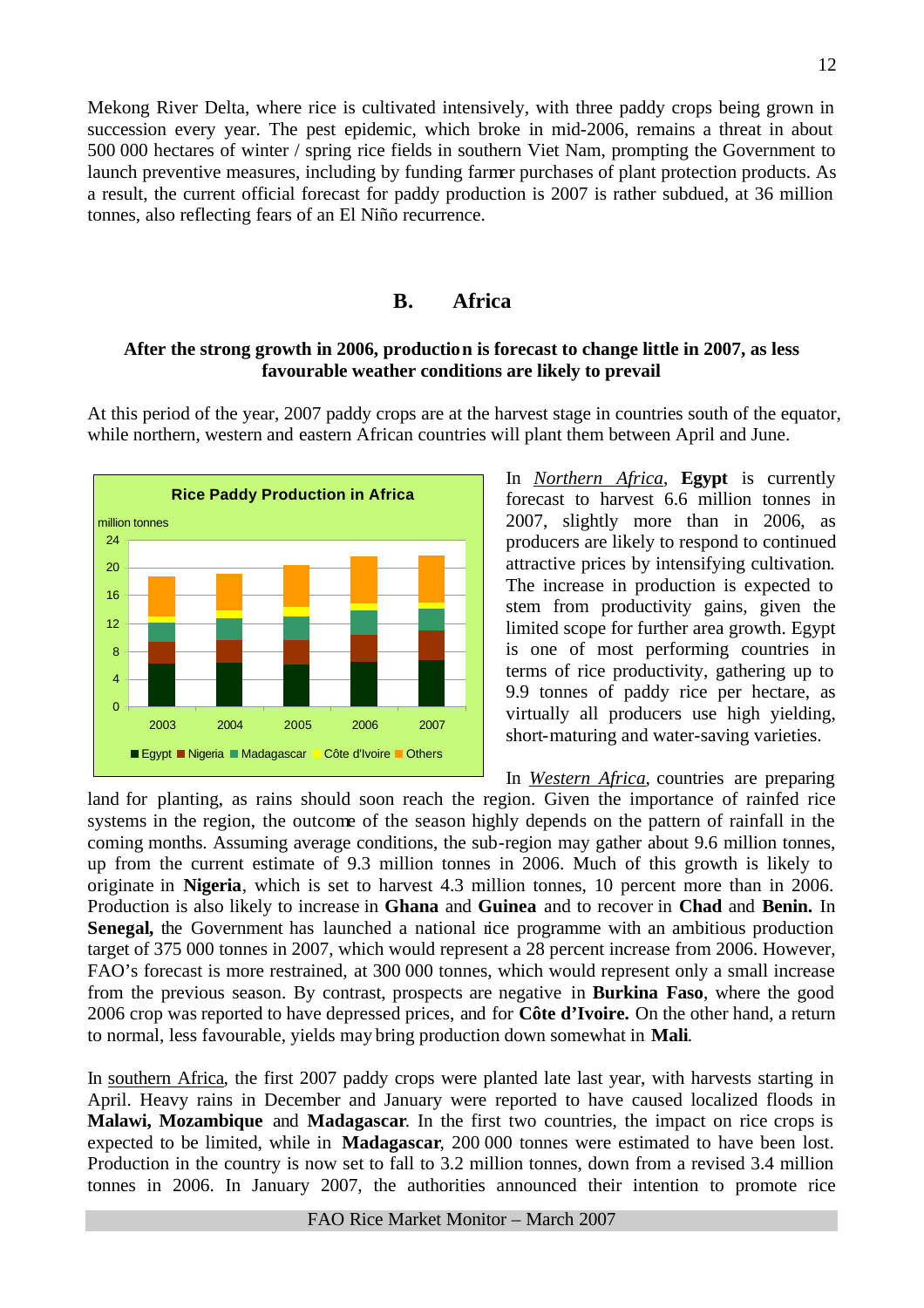cultivation with the purpose to double production within 5 years and reach a self-sufficiency level of 7 million tonnes by 2012. In eastern Africa, precipitation in **Tanzania** was above-normal in January, which was reported to be favouring the development of rice crops planted in December. As a result, rice production is forecast to remain close to the high level of 1.2 million tonnes gathered in 2006.

# **C. Latin America and the Caribbean**

#### **Little change in paddy production anticipated for 2007**

Overall, paddy production in Latin America and the Caribbean is forecast to reach 24.5 million tonnes in 2007, marginally below the estimate for 2006. Based largely on expectations of normal weather conditions, production in *Central America and the Caribbean* is foreseen to rise slightly to 2.5 million tonnes. Only **Costa Rica** is anticipated to record a sizeable increase, as the sector recovers from a drought-induced drop in 2006.



Likewise, little change is anticipated in *South America*. Harvesting of the 2007 main paddy crops is already in progress in most countries in the sub-region, where an overall 22.1 million tonnes are expected to be gathered, slightly less than in 2006. The decline would be mostly imputable to **Brazil**. According to the sixth planting survey conducted by CONAB, the area under rice in the country would be similar to last year's level of 3 million hectares, since a reduction in central and southern regions would be largely compensated by increases in the north and in the northeast. However, given the much lower yields obtained in the later regions,

overall production is expected to fall by about 2 percent to 11.3 million tonnes. In **Argentina**, the area planted this season has been estimated in the order of 168 850 ha, down from 170 320 ha in 2006. Growing conditions so far have been satisfactory, raising expectations of a production level of 1.13 million tonnes, slightly below the 1.19 million tonnes harvested in 2006. In **Uruguay,** the area under rice also fell, by as much as 21 percent, because of drought in the last months of 2006. Excellent growing conditions, however, have sustained yields to a record of 8.0 tonne per ha, which has offset somewhat the cut in the area. As a result, rice production is set to fall to 1.120 million tonnes in 2007, 13 percent less than last year.

By contrast, production is expected to rebound in **Colombia,** as attractive producer prices in 2006 are expected to foster a recovery in plantings. In addition, the Government has renewed its support to agriculture and launched in December 2006 a programme "Agro, Ingreso Seguro" (Agriculture, Secure income). The programme aims at supporting those agricultural products most exposed to import competition following the conclusion of bilateral trade agreements. It also promotes investments to modernize the sector and to enhance commercialization of its products. About Pesos 38.4 billion (US\$ 16.3 million) were earmarked for the rice sector, to be used to fund low interest rate investment loans.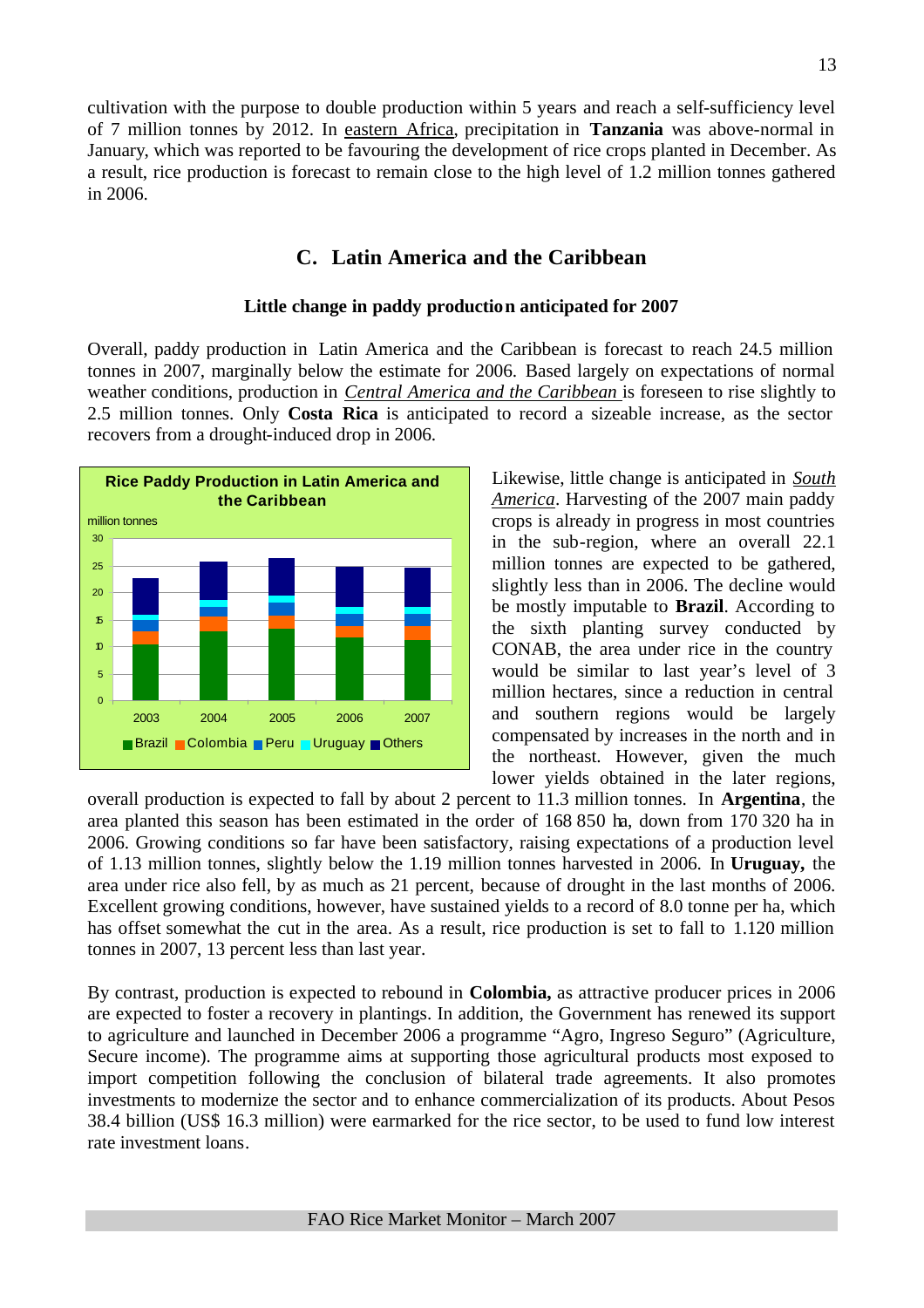| Colombia: Average monthly paddy prices |         |         |                 |         |         |         |
|----------------------------------------|---------|---------|-----------------|---------|---------|---------|
|                                        | 2001    | 2002    | 2003            | 2004    | 2005    | 2006    |
|                                        |         |         | Pesos per tonne |         |         |         |
| January                                | 448.207 | 483.521 | 523.744         | 618.100 | 558.695 | 572.875 |
| February                               | 521.455 | 484.568 | 573.711         | 636.973 | 554.892 | 575.261 |
| March                                  | 549.128 | 485.424 | 591.124         | 625.173 | 572.237 | 579.048 |
| April                                  | 536.771 | 491.874 | 601.186         | 620.771 | 575.652 | 595.607 |
| May                                    | 517.999 | 513.164 | 602.941         | 611.025 | 575.995 | 621.153 |
| June                                   | 517.771 | 520.263 | 607.540         | 586.612 | 571.048 | 643.542 |
| July                                   | 491.696 | 513.263 | 594.080         | 573.889 | 562.597 | 643.174 |
| August                                 | 474.756 | 489.584 | 536.325         | 547.336 | 556.406 | 637.856 |
| September                              | 478.536 | 490.360 | 534.822         | 519.150 | 559.982 | 655.604 |
| October                                | 481.061 | 492.113 | 553.242         | 519.616 | 563.921 | 666.771 |
| November                               | 482.543 | 496.717 | 578.681         | 521.000 | 567.496 | 651.249 |
| December                               | 482.329 | 504.939 | 593.647         | 537.314 | 571.262 | 628.655 |
| Source: Fedearroz                      |         |         |                 |         |         |         |

In **Ecuador**, planting of the 2007 main paddy crop has been completed. Production over the season might be affected by an on-going drought that is affecting the early development of the crop in the coastal regions. Consequently, FAO anticipates production to fall somewhat this season. According to the Government target for 2007, **Guyana's** output may grow by about 20 000 tonnes, to 494 300 tonnes. The country is currently engaged in modernizing the sector, under a US\$ 3 billion "Rice Competitiveness Project", largely focused on improving drainage and irrigation infrastructures. Expectations in **Peru** are positive, with the sector set to recover in 2007. In the medium term, however, production could be affected by the decision of the government to cut rice cultivation in the coastal areas, as a means to preserve water. In **Venezuela,** a small recovery may take place in 2007, to 800 000 tonnes, following the granting by the government of a Bolivar 73 000 (US\$ 34) per tonne subsidy to rice producers over the season, to compensate for rising costs.

#### **E. Rest of the world**

#### **Negative 2007 production outlooks for Australia and the United States contrast with positive expectations in the European Union and the Russian Federation**

In *Oceania*, **Australia** is again heading towards a dismal 2007 crop, as drought since August 2006 has sharply reduced availability of water for irrigation. In its February report, the Australian Bureau of Agricultural and Resource Economics (ABARE) reported water storage levels falling well short of capacity in most regions, including in New South Wales where the bulk rice is grown. Water scarcity is estimated to have resulted in an 89 percent cut of the area under rice to 12 000 hectares.

In *North America*, the area under rice in the **United States** may fall by almost 7 percent to 1.070 million hectares in 2007, according to the USDA survey on planting intentions released in March, with much of drop concentrated in the Delta and South East. Under expectations of continued yield growth, the area reduction is foreseen to bring production down to some 8.5 million tonnes, the lowest since 1998.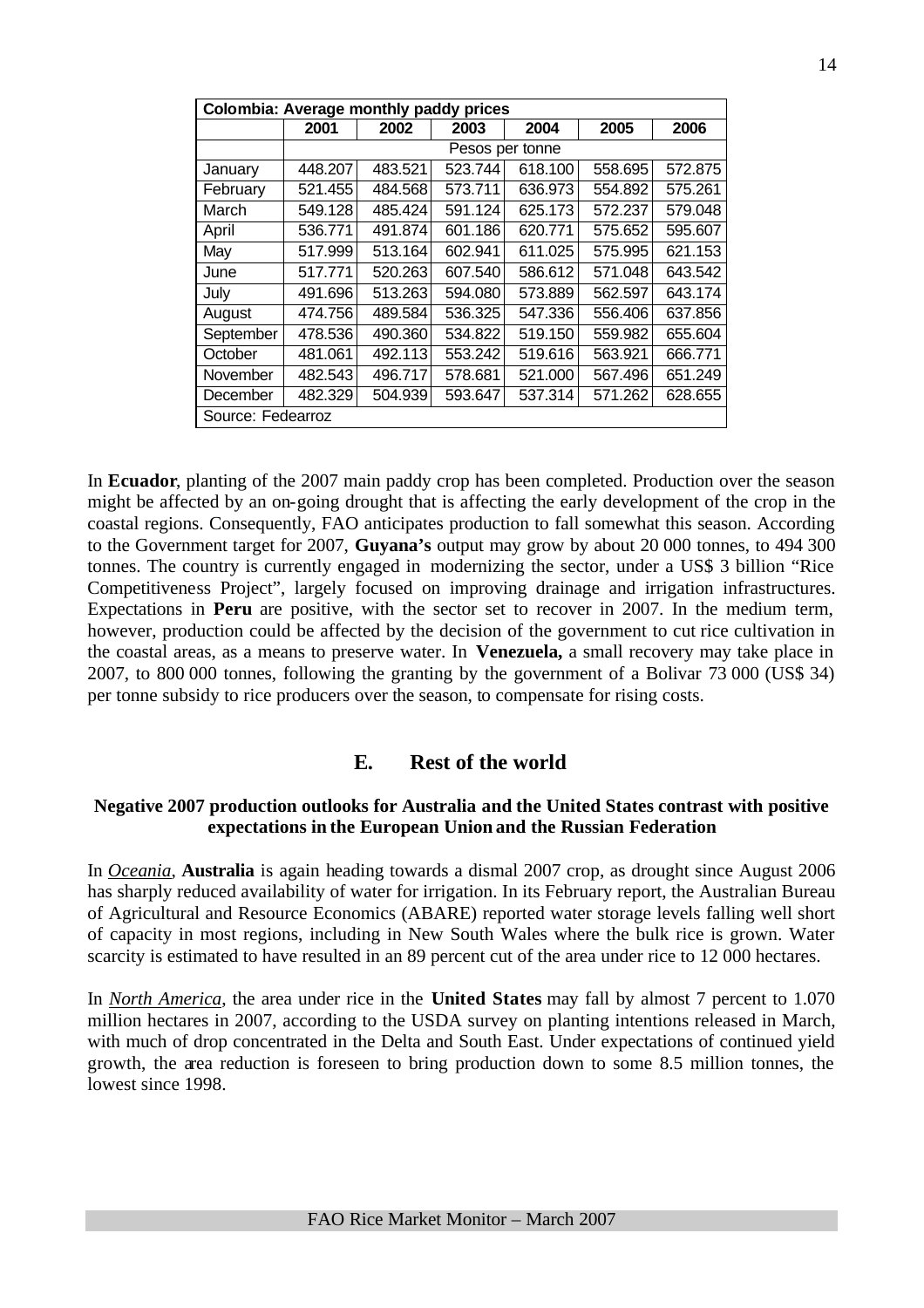| USA – KICE Prospective Planuligs: Area by Class and State<br>(VVV IIa.) |               |                        |                       |        |               |                        |                       |        |  |  |
|-------------------------------------------------------------------------|---------------|------------------------|-----------------------|--------|---------------|------------------------|-----------------------|--------|--|--|
|                                                                         |               | 2006                   |                       |        |               | 2007                   |                       |        |  |  |
|                                                                         | Long<br>Grain | <b>Medium</b><br>Grain | <b>Short</b><br>Grain | All    | Long<br>Grain | <b>Medium</b><br>Grain | <b>Short</b><br>Grain | All    |  |  |
| <b>Arkansas</b>                                                         | 526.1         | 42.5                   | 0.4                   | 569.0  | 457.3         | 36.4                   | 0.4                   | 494.1  |  |  |
| <b>California</b>                                                       | 2.4           | 186.2                  | 24.3                  | 212.9  | 2.8           | 186.2                  | 26.3                  | 215.3  |  |  |
| Louisiana                                                               | 137.6         | 4.0                    | $0.0\,$               | 141.6  | 141.6         | 4.0                    | 0.0                   | 145.7  |  |  |
| <b>Mississippi</b>                                                      | 76.9          | 0.0                    | $0.0\,$               | 76.9   | 72.8          | 0.0                    | 0.0                   | 72.8   |  |  |
| <b>Missouri</b>                                                         | 87.0          | 0.4                    | $0.0\,$               | 87.4   | 76.9          | 0.4                    | 0.0                   | 77.3   |  |  |
| <b>Texas</b>                                                            | 60.3          | 0.4                    | 0.0                   | 60.7   | 64.3          | 0.4                    | 0.0                   | 64.8   |  |  |
|                                                                         |               |                        |                       |        |               |                        |                       |        |  |  |
| <b>Total</b>                                                            | 890.3         | 233.5                  | 24.7                  | 1148.5 | 815.9         | 227.4                  | 26.7                  | 1070.0 |  |  |

# **USA – Rice Prospective Plantings: Area by Class and State 1/ (000 ha.)**

 $1/$  Released March 30, 2007.

Source: National Agricultural Statistics Service (NASS), Agricultural Statistics Board, USDA.

In *Europe*, **the European Union** is forecast to record a 6 percent increase in production to 2.772 million tonnes in 2007, reflecting the high producer prices that have prevailing since the enlargement of the Union to 25 members in 2005, which may encourage producing member countries to raise plantings to their established area ceilings. A strong increase is envisaged in Spain, where two consecutive years of drought in 2005 and 2006 had led to sizeable cuts in rice cultivation. Based on current planting intentions, the area under rice may increase in **Italy** by 1.5 percent this season to 232 500 hectares, despite a lack of precipitation this winter, which could boost output in the major producing country in the Union. Following the accession of **Romania** and **Bulgaria** in 2007, a rice base area of 4166 hectares and of 500 hectares is to be assigned to Bulgaria and Romania, respectively. Because the overall EU base area is to remain at 400 689 ha, the accession of the two countries will result in small downward adjustments to the base areas of the other 25 member countries. Production in the **Russian Federation** is expected to remain close to the high level achieved in 2006.

## **II. INTERNATIONAL TRADE IN RICE**

#### **Trade in rice to expand by 4 percent in 2007 to a new record**

Because a large part of the crops harvested in the northern hemisphere countries in 2006 would be traded in 2007, the deterioration of the 2006 outlook and resulting expectation of a global production decline point to a particularly tight world rice supply and demand situation in 2007. Furthermore, because prospects regarding the 2007 crops currently under harvest in southern hemisphere countries are also poor, the market situation may tauten further in the course of the year.

The latest FAO forecast for global rice trade in 2007 stands at 29.8 million tonnes, about 900 000 tonnes more than previously anticipated and 1.2 million tonnes above the current 2006 trade estimate. The upward revision mirrors increased needs by importing countries facing production shortfalls, since there is little pressure for trade to expand from an exporter perspective, given the limited supplies held in exporting countries. If the current outlook is confirmed, trade in 2007 would virtually match the 2005 record.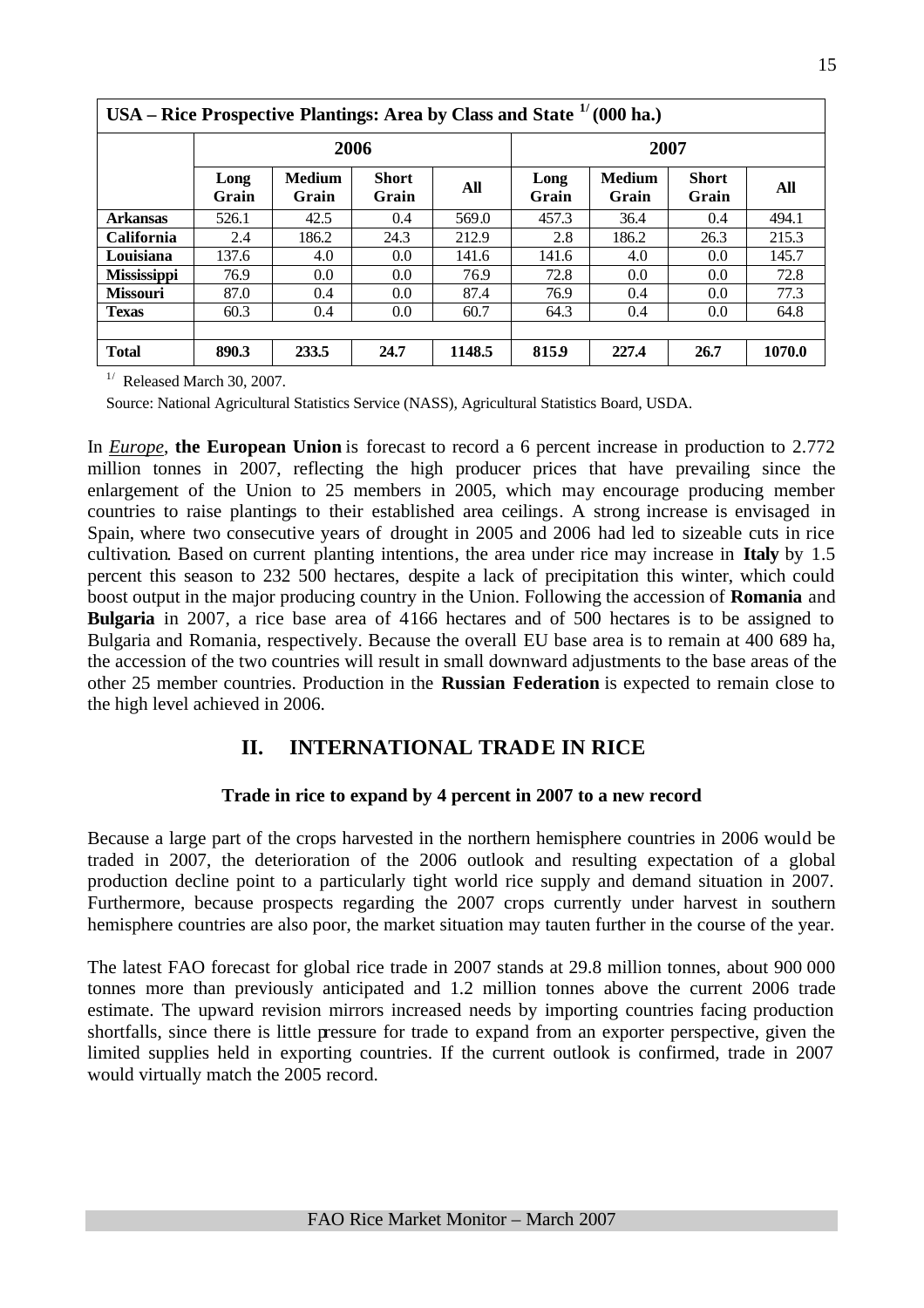

The most relevant upward revisions to the 2007 import prospects, compared with those presented in the previous issue of the RMM, concerned Bangladesh (+400 000 tonnes), Brazil (+150 000 tonnes), the EU (+150 000 tonnes), Indonesia (+700 000 tonnes), the Islamic Republic of Iran (+150 000), the Philippines (+200 000 tonnes) and Viet Nam (+100 000 tonnes). On the other hand, import forecasts were lowered for Guinea  $(-100000$  tonnes), Senegal (-50 000 tonnes) and Turkey (-235 000 tonnes).

As for exports in 2007, a more buoyant outlook was drawn for Cambodia (+300 000 tonnes), China mainland (+300 000 tonnes), India  $(+400\,000$  tonnes), Thailand  $(+300\,000$  tonnes) and the United States  $(+100\,000$  tonnes), which more than offsetting a lowering of export forecasts in the Republic of Korea (-100 000 tonnes) and Pakistan (-450 000 tonnes).

#### **A. Rice imports in 2007**

#### **Stronger demand in Asia sustains global import growth**

Much of the 1.2 million tonne increase in world imports expected in 2007 would be fuelled by larger deliveries to some of the major traditional importing countries, in particular Bangladesh, Brazil, Indonesia and the European Union, that would more than compensate for smaller shipments to the Islamic Republic of Iran, the Republic of Korea, Guinea, Nigeria, Senegal, Cuba and the Russian Federation.

*Asian countries* are now foreseen to be responsible for much of the increase in world imports this year. As a whole, imports in the region are estimated to rise to 13.8 million tonnes, compared with 12.9 million tonnes in 2006, mostly reflecting larger purchases by **Bangladesh, Indonesia, Nepal, the Philippines** and **Viet Nam**, which are facing domestic supply constraints. In **Bangladesh**, pressure from rising retail prices has induced the government to suspend a 5 percent import duty in March 2007, which may prompt an increase of imports from 700 000 tonnes in 2006 to 1 million tonnes in 2007. Imports by **Indonesia** are foreseen to almost double from 800 000 tonnes in 2006 to 1.5 million tonnes in 2007. According to prevailing regulations, rice can be imported only if rice stocks held by Bulog, the state food agency, fall below 1 million tonnes or the retail market price of medium grade rice exceeds Rupiah 3 550 per kg (US\$ 390 per tonne). Market prices in March were in the order of Rupiah 4 500 – 5 000 per kg, well above the price threshold. As a result, the country has engaged in government-to-government as well as direct imports through Bulog. A reduced number of private firms has also been appointed to import 137 000 tonnes of rice by 31 March, which they also committed to distribute locally, as partners of Bulog, subject to official price ceilings. To facilitate the process, the Government agreed to temporarily lower the import duty from Rupiah 450 per kg to Rupiah 200 per kg till 31 May. This would be the first time since the beginning of 2004 that the private sector has been allowed to engage in rice importation. Shipments to the **Democratic Popular Republic of Korea** in 2007 are forecast to be in the order of 240 000 tonnes, slightly more than the 210 000 tonne estimate in 2006, but well down from the volumes imported in the early 2000s, mostly as food aid, which ranged between 600 000 tonnes and 800 000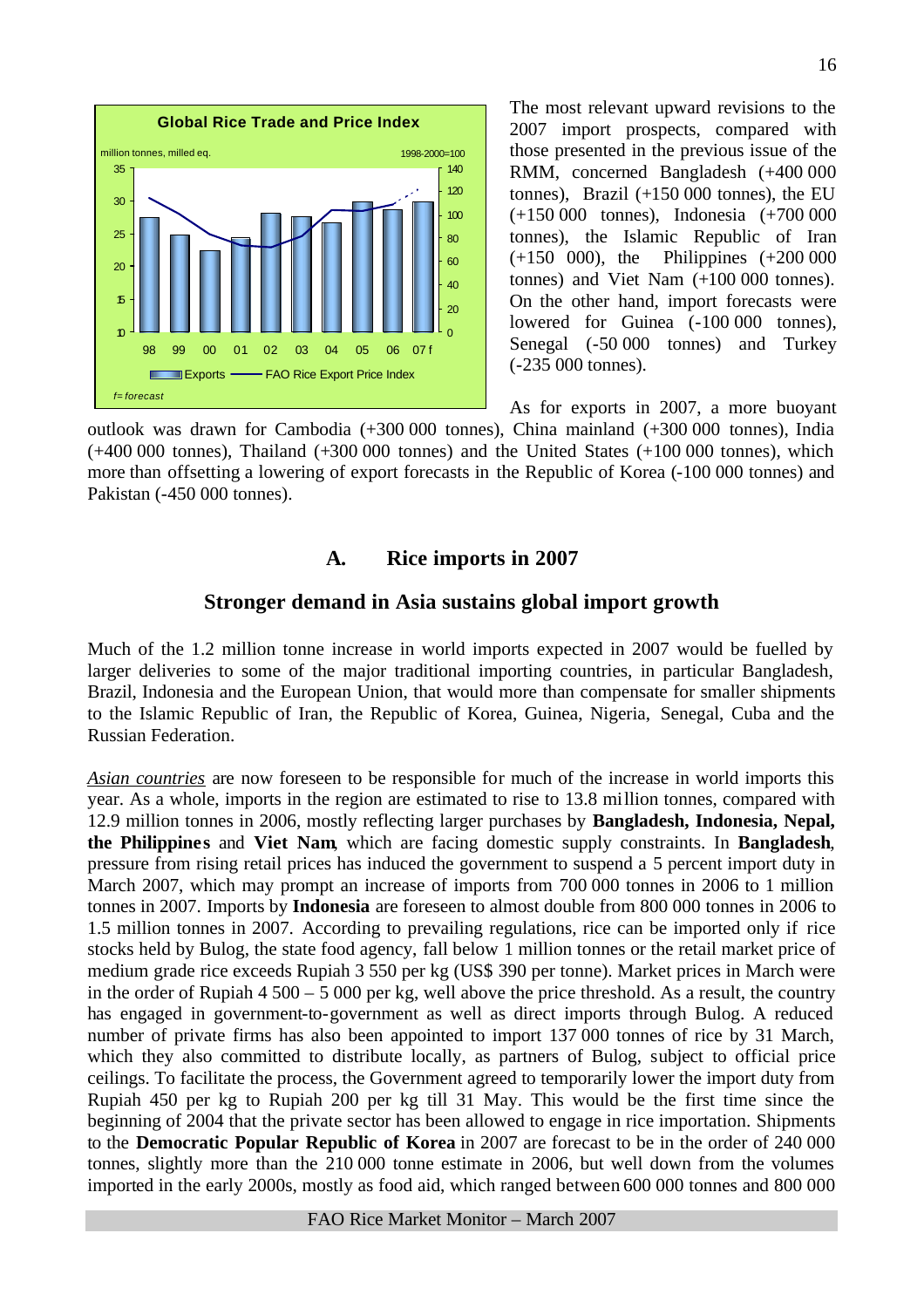tonnes. The country was reported to be purchasing large amounts of rice from China over the first few months of the year. So, unless food aid deliveries resume, overall shipments will be limited to those it can afford to purchase on commercial terms.

Despite steady gains in rice production in the **Philippines**, sustained population growth is boosting import demand. As a result, the National Food Authority (NFA), the state trading agency, announced the country would step up purchases of foreign rice in 2007 to some 1.65 million - 1.8 million tonnes, 350 000 tonnes of which for import by private traders (to be delivered by 31 March) and 163 000 tonnes by producer groups (to be delivered by 31 May). As a result, FAO's forecast has been raised to 1.7 million tonnes, which compares with an official estimate of 1.65 million tonnes for 2006. According to information released in February 2007, the country successfully concluded its negotiations to extend the right, expired in 2005, to retain quantitative restrictions on rice imports until 2012. The negotiation process involved nine WTO countries (Argentina, Australia, Canada, China, Egypt, India, Pakistan, Thailand and the United States). Faced with a very tight rice balance, **Viet Nam** announced in January 2007 it would waive tariffs on the import of milled and paddy rice from Laos until the end of the year, replicating a measure already in place since 2006 for Cambodia. As a result, Viet Nam, the second largest rice exporter, is expected to import about 300 000 tonnes in the course of the year, up from an estimate of 200 000 tonnes in 2006. By contrast, imports may decline in **the Islamic Republic of Iran**, now anticipated in the order of 950 000 tonnes, or 150 000 tonnes less than in 2006. Part of the decline would be caused by the elimination of special rights granted to people living along the border with Pakistan to bring rice at reduced duty rates. **Japan** is expected to limit its purchases to the 770 000 tonnes, in husked rice equivalent, pledged under the WTO Agreement, or 700 000 tonnes, on a milled basis. Following the 2005 agreement with interested WTO parties, **the Republic of Korea** is set to import 266 269 tonnes of milled rice in 2007 under a minimum import quota attracting a 5 percent duty. Much of the rice should originate from China, Thailand and the United States, which were granted specific country quotas. Imports this year are unlikely to exceed the volume committed under the minimum import quota, which would imply a contraction compared with the level of 330 000 tonnes estimated to have been imported in 2006, when the Republic of Korea also had to bring part of 2005 quota it had failed to fill. Although the country recently signed a Free Trade Agreement with the United States, this especifically excluded rice.



Current forecasts of imports by *African countries* indicate little change for the region as a whole, with overall shipments summing up to some 9.3 million tonnes, down from a current estimate of 9.4 million tonnes in 2006. Mainly an exporter, **Egypt** imported about 100 000 tonnes of rice in 2007, most of it originating from India, to check a tendency for domestic prices to rise. The move was promoted by the authorities, as a means to stabilize domestic supplies, which had been drained by large exports. Imports in 2007 are expected to reach a similar volume. Shipments to **Côte D'Ivoire** may also have to be raised to offset the expected production shortfall. By January 2007, **Madagascar** was

already reported to have imported 100 000 tonnes to compensate for flood-related losses. Over the full year, the country is expected to buy 250 000 tonnes of rice, 50 000 tonnes more than in 2006. By contrast, **Nigeria** may cut its purchases from 1.8 million tonnes to 1.7 million tonnes, given the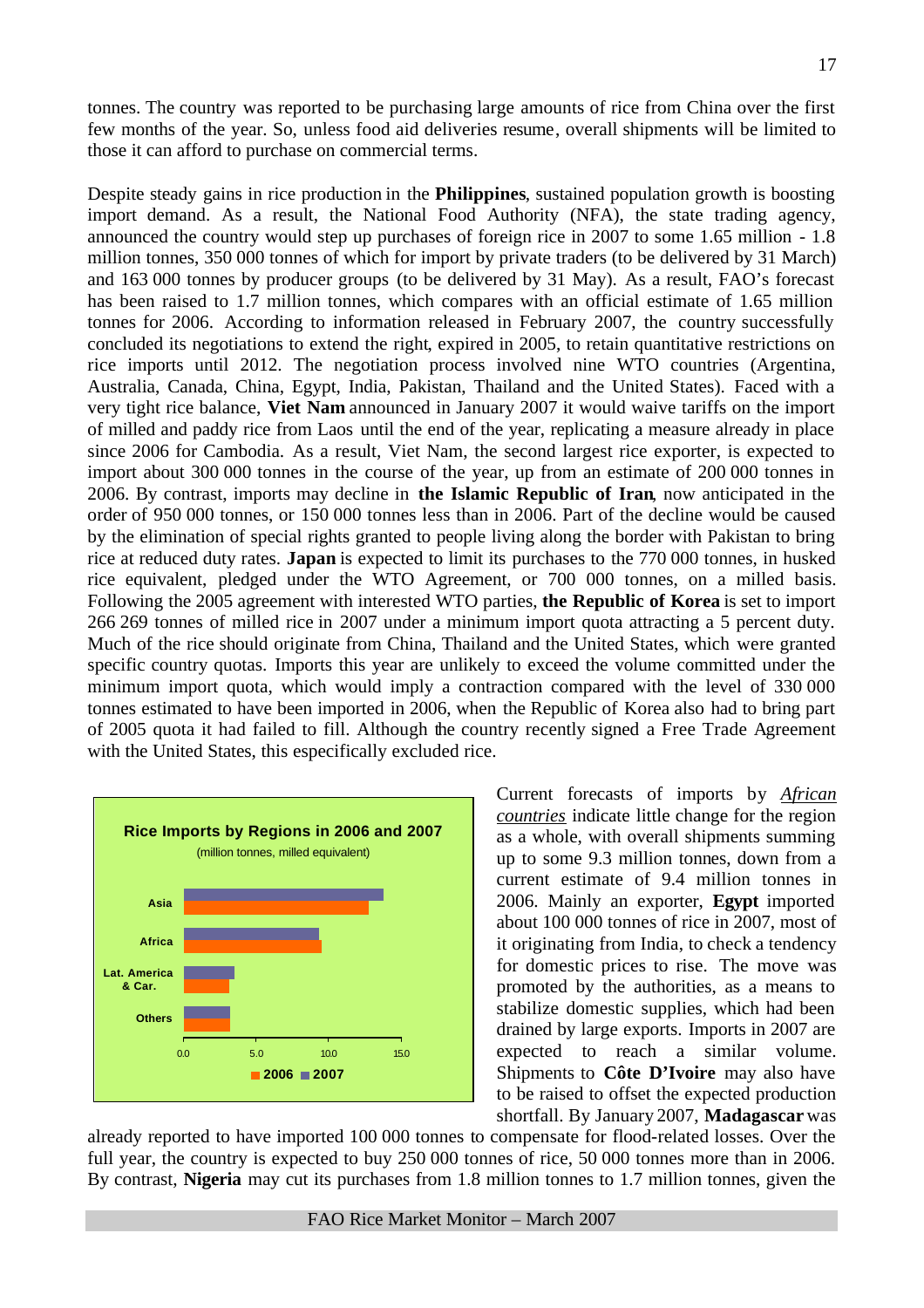positive 2006 production outcome and restrictions on imports. Similarly, 2006 bumper crops in **Guinea, Mali** and **Senegal** may lead to smaller deliveries to those markets in 2007.

In principle, 2007 should be a transition year for western African countries. In January 2006, the Heads of States of countries belonging to **the Economic Community of West African States<sup>1</sup> (ECOWAS)** agreed to implement a Common External Tariff (CET) as of January 2008, allowing for a one year transition till 31 December 2007. The CET adopted by ECOWAS was that of the West African Economic and Monetary Union<sup>2</sup> (WAEMU), which had already been applied since 1 January 2000 by those ECOWAS countries belonging to the WAEMU. Rice imports under the WAEMU CET attract a custom duty rate of 10 percent, a 1 percent statistical fee and a solidarity tax of 0.5 percent if imported from third countries<sup>3</sup>. Application of the WAEMU framework would imply a strong cut in protection for some ECOWAS countries, in particular Nigeria<sup>4</sup>. The impact would be lighter for the other countries where rice attracts already low rates of duty (Gambia: 0 percent, Ghana: 20 percent; Guinea: 10 percent; and Sierra Leone: 15 percent).

Rice imports by countries in *Latin America and the Caribbean* are now set to reach 3.5 million tonnes, about 400 000 tonnes more than in 2006. In Central America and the Caribbean, overall shipments in the sub-region are expected to remain in the order of 2.3 million tonnes. Good crops in **Cuba** will likely depress imports, while deliveries to **Mexico** may resent from the requirement that all shipments from the United States be certified to be free of genetically modified material. By contrast, imports by South American countries are forecast to rise from some 800 000 tonnes in 2006 to 1.2 million tonnes this year, with growth sustained by larger purchases by **Brazil, Chile, Colombia** and **Peru**, mainly to make up for production shortfalls. In the case of **Colombia**, imports will also be facilitated by the strengthening of the local currency. Because Colombia's Most Favoured Nations (MFN) tariff on rice is equal to 80 percent<sup>5</sup>, rice is mainly imported under preferential tariff rate quotas allocated to companies buying local rice through spot or futures auctions at the National Agricultural Commodity Exchange. Under a March 2005 Decree, a preferential 70 percent tariff rate import quota of 75 118 tonnes has been granted to non-Andean countries for 2006 and 2007, with over-quota imports subject to the full 80 percent tariff. Following the signing of a side-agreement between the Andean Community (Bolivia, Colombia, Ecuador, Peru and Venezuela) and Mercosur, Colombia is to phase out over 15 years the rice base duties on imports from Mercosur countries. In 2007, these will be granted a 27 percent reduction on those base duty rates, but still be subject to the variable duty of up to 60 percent On the other hand, under the free trade agreement signed with the United States, Colombia committed to grant a tariff-rate quota of 79 000 tonnes to the United States, which is to increase by 4.5 percent a year. In addition, the 80 percent rice tariff is to be eliminated over 19 years, with a 6 year grace period. As Colombia, **Peru** concluded its negotiations for a free trade agreement with the United States. The agreement will result in the opening by Peru of a rice free trade tariff-rate quota of 72 000 tonnes, to be raised by 6 percent every year, until the complete abolition of import tariffs after 17 years. Rice imports from the United States will only attract the 25 percent base duty, but not the variable levy arising from the implementation of the price band mechanism. The parliaments of Colombia, Peru and the United States have not yet ratified the deal.

 $\overline{a}$ 

<sup>&</sup>lt;sup>1</sup> Benin, Burkina, Cape Verde, Côte d'Ivoire, The Gambia, Ghana, Guinea, Guinea Bissau, Liberia, Mali, Niger, Nigeria, Senegal, Sierra Leone and Togo

<sup>2</sup> Benin, Burkina Faso, Côte d'Ivoire, Guinea-Bissau, Mali, Niger, Senegal and Togo.

<sup>&</sup>lt;sup>3</sup> WAEMU countries also levy a common value-added tax rate of 18 percent, payable at the port of entry plus a service fee of 6 percent or 12 percent, depending on the customs classification. Overall, tariffs on imported rice to the WAEMU countries range from 35 percent to 45 percent. Provisions exist for safeguard action.

 $4 \text{ N}$ igeria's total tariff approximates 110 percent (50 percent tariff, 50 percent additional levy of dutiable value and a 7 percent surcharge)

 $<sup>5</sup>$  of which base duty of 15 percent on paddy rice and 20 percent on milled rice and the rest as a variable duty under a price band</sup> mechanism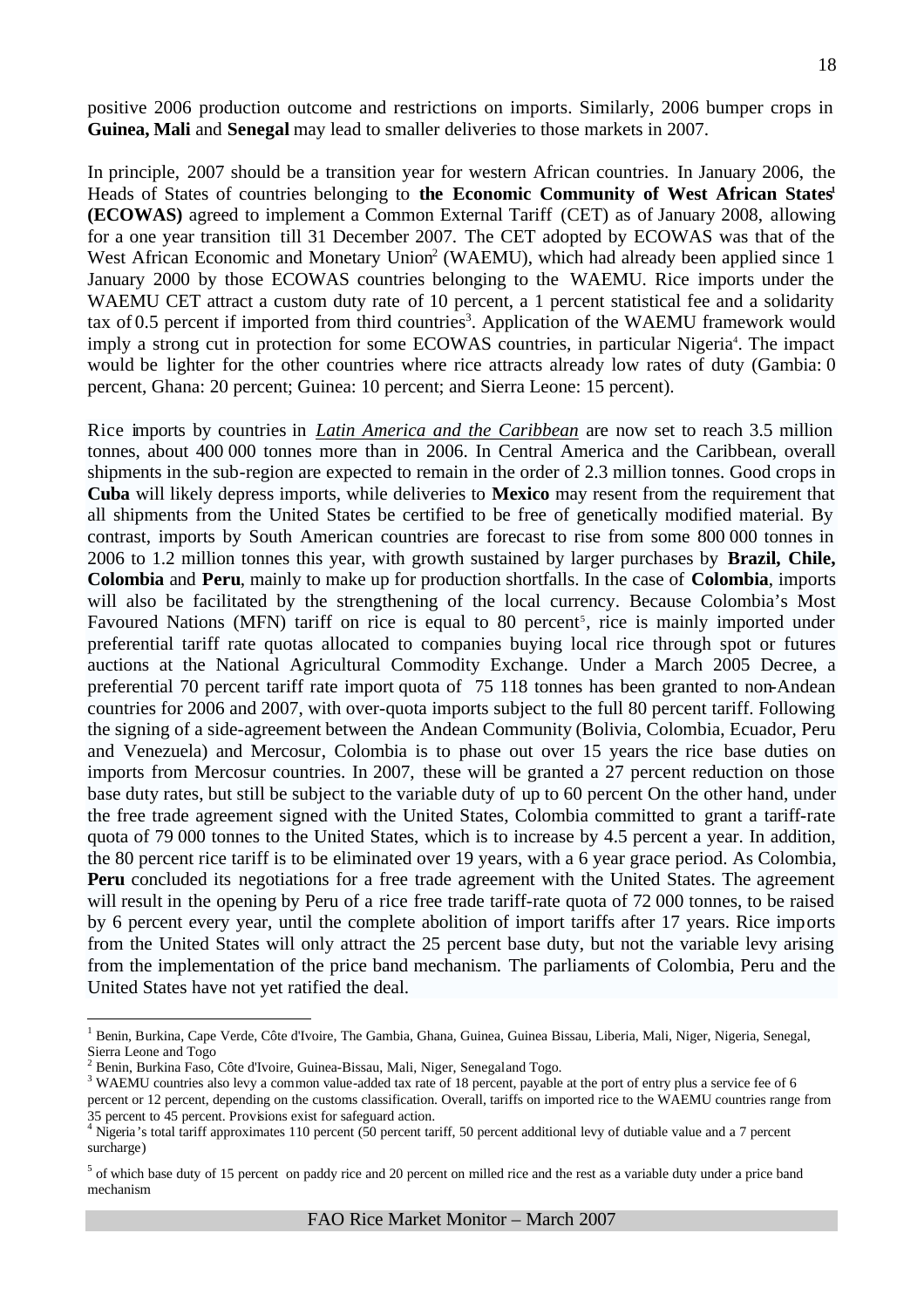Among *other countries*, imports by the 27 countries of the **European Union** are foreseen to reach 1.2 million tonnes, compared with 1.0 million tonnes in 2006. Part of the rise reflects the accession of Romania and Bulgaria (which have added some 80 000 tonnes to the EU-25 import estimate) but also mirrors the prevailing high internal prices, which are likely to boost import demand, notwithstanding the elevation of tariffs on non-basmati husked rice. This was triggered by large purchases in the first semester of the rice marketing year  $(1 \text{ Sept} - 28 \text{ Feb})$ , when the Union imported 352 809 tonnes of husked, non-basmati, rice. As this exceeded the threshold of 255 115 tonnes, the import duty charged from 1 March 2007 to 31 August 2007 will be set at  $\epsilon$ 65 per tonne, instead of the  $\epsilon$ 42.5 per tonne applied from 1 September 2006 to 28 February 2007. On the other hand, because imports of milled and semi-milled rice were less than the 182 239 tonne ceiling, the duty applicable on their imports until end August remains at  $\epsilon$  145 per tonne. The narrowing of the duty differential between husked and milled rice will have negative effects on the Union's milling industry.

|                | European Union: Applied tariffs on rice imports (Euro per tonne) |         |         |         |                |                  |                  |                |                |                  |
|----------------|------------------------------------------------------------------|---------|---------|---------|----------------|------------------|------------------|----------------|----------------|------------------|
|                |                                                                  | 2001/02 | 2002/03 | 2003/04 | 2004/05        |                  | 2005/06          |                | 2006/07        |                  |
|                |                                                                  |         |         |         | Sep-<br>28 Feb | 1 Mar-<br>31 Aug | 1 Sep-<br>28 Feb | Mar-<br>31 Aug | Sep-<br>28 Feb | 1 Mar-<br>31 Aug |
| Paddy          |                                                                  | 211     | 211     | 211     | 211            | 211              | 211              | 211            | 211            | 211              |
|                |                                                                  |         |         |         |                |                  |                  |                |                |                  |
| Husked         | Japonica                                                         | 257     | 262     | 228     | 65             | 42.5             | 42.5             | 65             | 42.5           | 65               |
|                | Indica                                                           | 264     | 264     | 233     | 65             | 42.5             | 42.5             | 65             | 42.5           | 65               |
| Milled         | Japonica                                                         | 416     | 416     | 416     | 175            | 175              | 145              | 145            | 145            | 145              |
|                | Indica                                                           | 416     | 416     | 416     | 175            | 175              | 145              | 145            | 145            | 145              |
| <b>Brokens</b> |                                                                  | 128     | 128     | 128     | 128            | 128              | 65               | 65             | 65             | 65               |

Souce: EU Commission

Based on USDA's forecasts, imports by the **United States** may reach a record of 675 000 tonnes in 2007, compared with 633 000 tonnes last year, reflecting the poor outcome of the 2006 season and high domestic prices. Based on government forecasts, purchases by **Australia** may decline from 101 700 tonnes in 2006 to 96 600 tonnes in 2007 but, given the extremely low paddy output expected this season, the latter may fall short of the country's real needs. Deliveries to the **Russian Federation** are likely to fall by over 20 percent to 250 000 tonnes, following the application of phytosanitary restrictions on rice from the major exporting countries and the introduction of a seasonal duty of  $\epsilon$ 120 per tonne that will be applied from 1 March to 31 May and from 1 October to 31 December, replacing the  $\epsilon$ 70 per tonne introduced in April 2005.

## **B. Rice exports in 2007**

#### **Thailand still foreseen to account for much of expected increase in world trade**

Based on current production estimates and forecasts, several of the major rice exporting countries may face short supply situations in the coming months, which would impede them from responding fully to the expected growth in import demand. Only **Thailand**, because of the high public stocks accumulated under the high support price policy conducted in 2005 and 2006, seems to be in position to do so, in spite of the 2006 production shortfall. As a result, FAO anticipates exports by the country to increase from 7.7 million tonnes in 2006 to 9.3 million tonnes in 2007, more than 1 million tonnes of which are likely to consist of government-to-government transactions, in particular with Iraq, the Islamic Republic of Iran and Indonesia. The new FAO forecast exceeds the government current (March 2007) export target of 8.5 million tonnes and FAO's preceding export forecast of 9.0 million tonnes.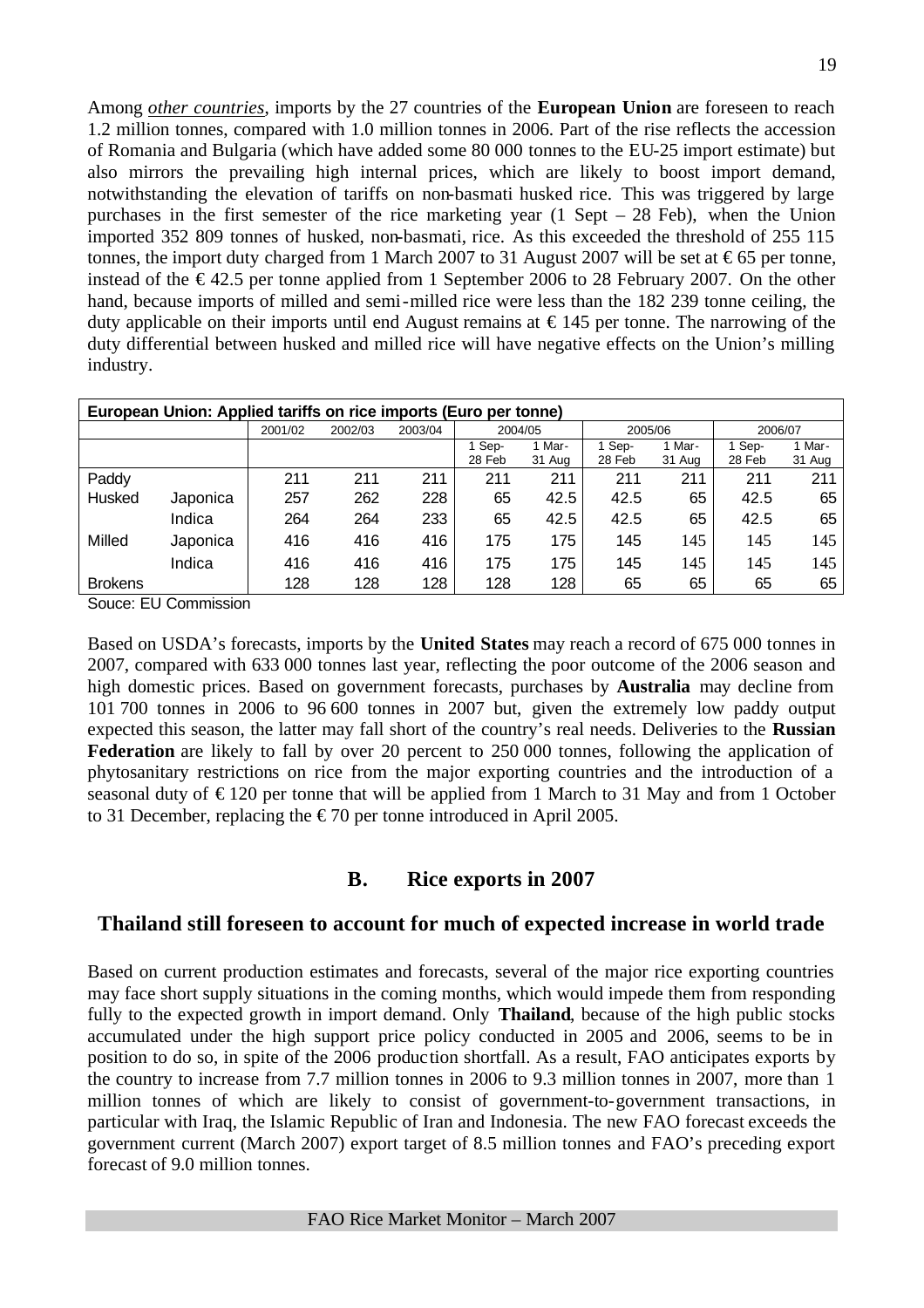The situation is likely to be different for **India**, where the anticipated 2006 production shortfall, if confirmed, would result in higher domestic prices that would reduce the competitiveness of Indian rice on world markets, also hindering the ability of the Food Corporation of India (FCI) to secure enough supplies domestically for its rice distribution programmes. The pressure may therefore build up in the future for the government to take steps to restrain exports. In March, it already reacted to a hike in cereal prices by banning the trading in rice and wheat futures on its commodity exchanges. At present however, FAO forecasts the country to export 3.9 million tonnes, a modest increase from the 3.8 million tonnes estimated in 2006 and well below the 5.041 million tonnes officially delivered in 2005.



Given the expected drop in 2006 production, exports by **Pakistan** could fall to 3.1 million tonnes, compared with last year's level of 3.350 million tonnes. Part of the drop would reflect quality problems, caused by heavy rainfall at harvest time and lack of proper storage. In this connection, the government is becoming increasing conscious of the importance of rice as an a foreign exchange earner and is launching an awareness campaign to raise the quality of the grain produced, the lack of consistency of which

has been a major problem for the sector to gain a foothold in the most remunerative markets, including for basmati rice. Quality problems have also caused difficulties on traditional markets, which has led the Rice Export Association of Pakistan (REAP) to mobilize itself. In February 2007, for instance, the organization signed a memorandum of understanding with the Kenya Bureau of Standards, to issue rice export certificates based on international standards, to prevent the recurring of trade disputes. The Memorandum commits REAP to monitor, certify and take responsibility for non-conformity of shipments with certificates. Since 2005, Kenya has been applying the Pre-shipment Verification of Conformity programme.

Exports by **China mainland** are expected to amount to some 1.3 million tonnes, 5 percent above last year. The country is therefore predicted to remain a net rice exporter, selling lower quality rice to some Asian and African countries and higher quality rice to the Republic of Korea and Japan, while importing high quality rice, Hom Mali from Thailand, in particular.

Based on the latest response to the FAO's questionnaire, **the Republic of Korea** may suspend all exports of rice in 2007, given the tensions caused by the nuclear tests in the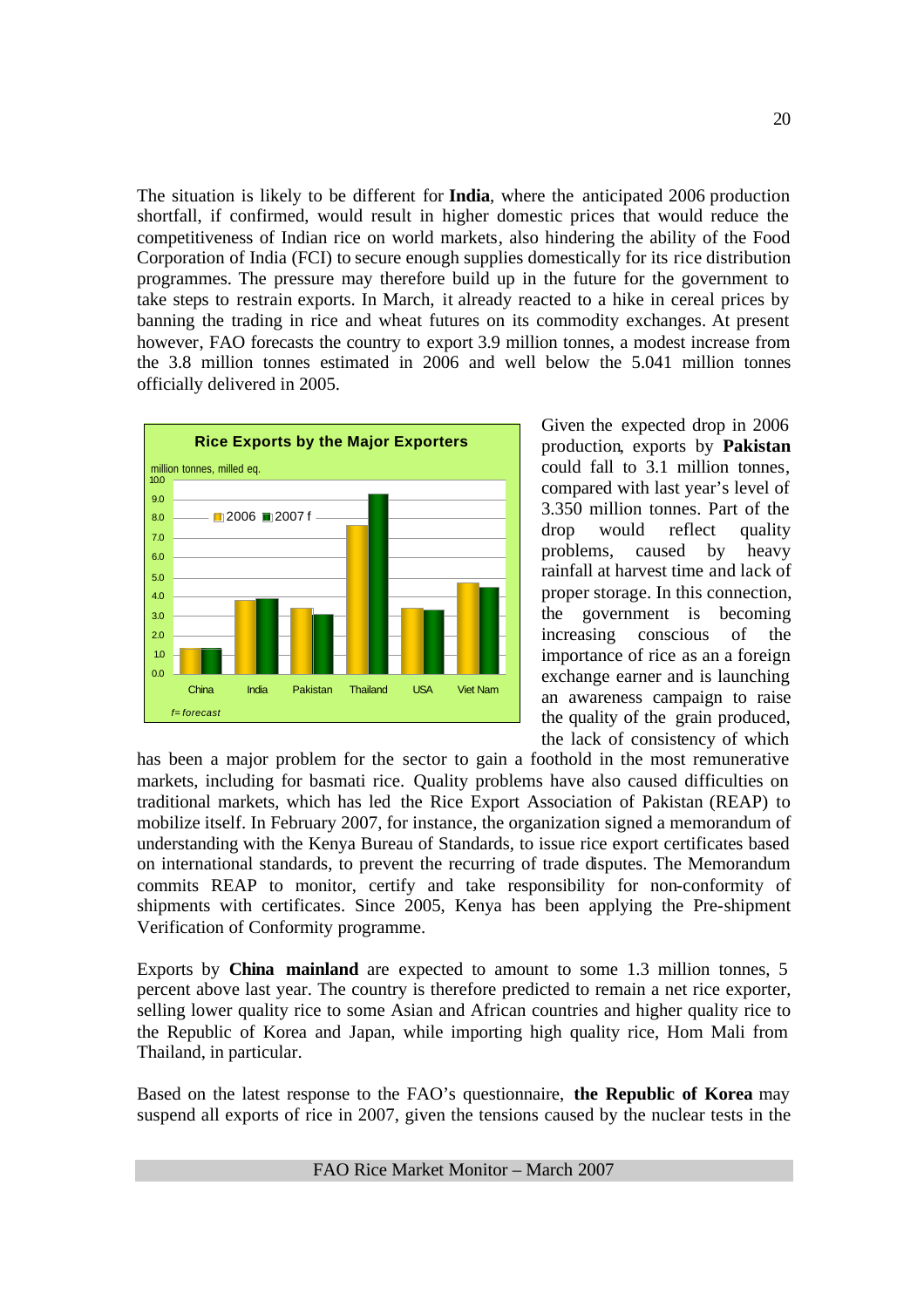Korea DPR, which led the Republic of Korea to suspend food aid deliveries to that country. As a result, exports by the Republic of Korea were officially forecast to fall from 90 000 tonnes in 2006 to nil in 2007. Although recent news informed that trade between the two countries had resumed, the export forecast remains as officially indicated, pending the release of new figures by the government.

Under the current positive 2007 crop prospects, **Sri Lanka** may again have some surplus rice available for export in 2007 and may ship some 40 000 tonnes of rice in 2007, mostly to India, the same volume of exports as estimated in 2006.

In **Viet Nam,** harvesting of the Winter/Spring crop is currently under progress, which has eased the supply tightness prevailing since last year and led to the lifting, in February 2007, of the export ban that had been in place since November 2006. Despite that move, the official export target, was set at only 4.5 million tonnes for 2007, which might be revised later during the season, which would imply a retrenchment from the 4.749 million tonnes officially exported by the country in 2006. The decline also reflects the government decision to raise the minimum export price from US\$ 290 to US\$ 300 per tonne for 5 percent broken rice and from US\$ 270 to US\$.280 per tonne for 25 percent broken rice. The minimum export price of all the other grades of rice were also raised by US\$ 10 a tonne.

Outside of Asia, exports by **Egypt** are estimated to rise by 10 percent to 1.1 million tonnes in 2007, in response to buoyant import demand from Near East countries and limited competition from Australia and the United States, the other major suppliers of medium and short grain rice to world markets. Growing demand from Near East countries would compensate for the loss of the market in Romania, following the accession of the country to the EU as of 1 January 2007.

The latest official export forecast by the **United States**, at 3.30 million tonnes, would only imply a small contraction from the 2006 level of 3.36 million tonnes. The decline would be consistent with the drop in production in 2006 but also reflect the difficulty to sell rice in certain markets that required US rice consignments to be certified GM-free. Such difficulties could be further exacerbated by the finding in March of GM seeds (Bayer's Liberty Link 604) in long grain rice planting material (non-biotech Clearfield 131 rice seeds).

Lower production levels in South America are also likely to depress exports in the region. In particular, **Brazil** is expected to cut sales abroad from an official 290 100 tonnes in 2006 to 200 000 tonnes this year. Likewise, shipments from **Argentina**, **Ecuador** and **Uruguay** may be constrained by the fall in production. By contrast, official forecasts point to a small increase in **Guyana's** exports, from 204 300 tonnes in 2006 to 213 000 tonnes in 2007. Given the bleak production outlook in **Australia**, FAO anticipates shipments by the country to fall from an official estimate of 479 300 tonnes in 2006 to 25 000 tonnes this year. This would be well below the government current forecast of 182 100 tonnes.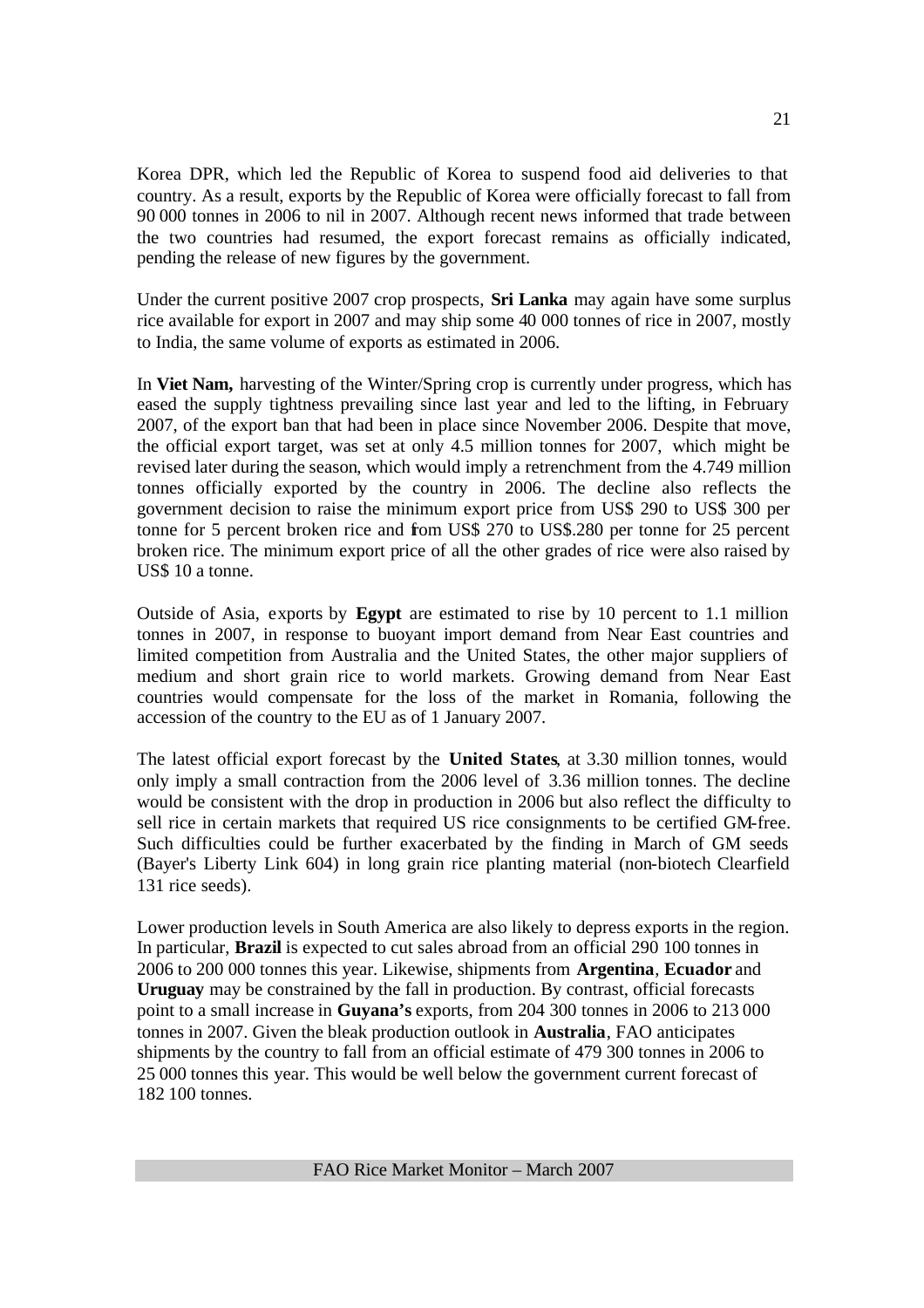#### **III. STOCKS**

#### **Global rice inventories expected to fall in 2007, with only a slight recovery expected in 2008**

World rice inventories at the end of national crop seasons in 2007 have been revised downwards to 103 million tonnes from a previous estimate of 105 million tonnes, largely reflecting the worsening of the 2006 production outlook. At that level, global rice inventories would have fallen by almost 3 million tonnes compared with their opening levels. A marked reduction is foreseen in **Thailand,** the leading exporter, but as a group, importing countries are expected to account for the bulk of the stock drawdown. For instance, closing inventories in **Bangladesh**, **Brazil**, **Indonesia**, the **Islamic Republic of Iran**, **Nepal,** and **Senegal** are all expected to undergo cuts, but they may grow somewhat in the **Philippines** and **Sri Lanka**. Among exporting countries, **Cambodia**, **Thailand**, **India** and the **United States** may witness a drop, while stocks may increase in **Pakistan, Myanmar** and, especially, **China**. Reserves held by **Viet Nam** are anticipated to change little.



The downward revision in the 2007 estimate of world rice carryovers resulted in a lower **rice stocks-to-utilization ratio** of 24.3, which compares with the 24.7 previously estimated and 25.1 in 2006. The ratio is often used as a food security indicator because it measures the extent to which rice reserves could cover rice consumption in the following year.

As for **stocks at the close of crop seasons ending in 2008**,

estimates are very preliminary. Based on the provisional world production, trade and consumption forecasts, closing rice inventories may rise slightly above the 2007 level.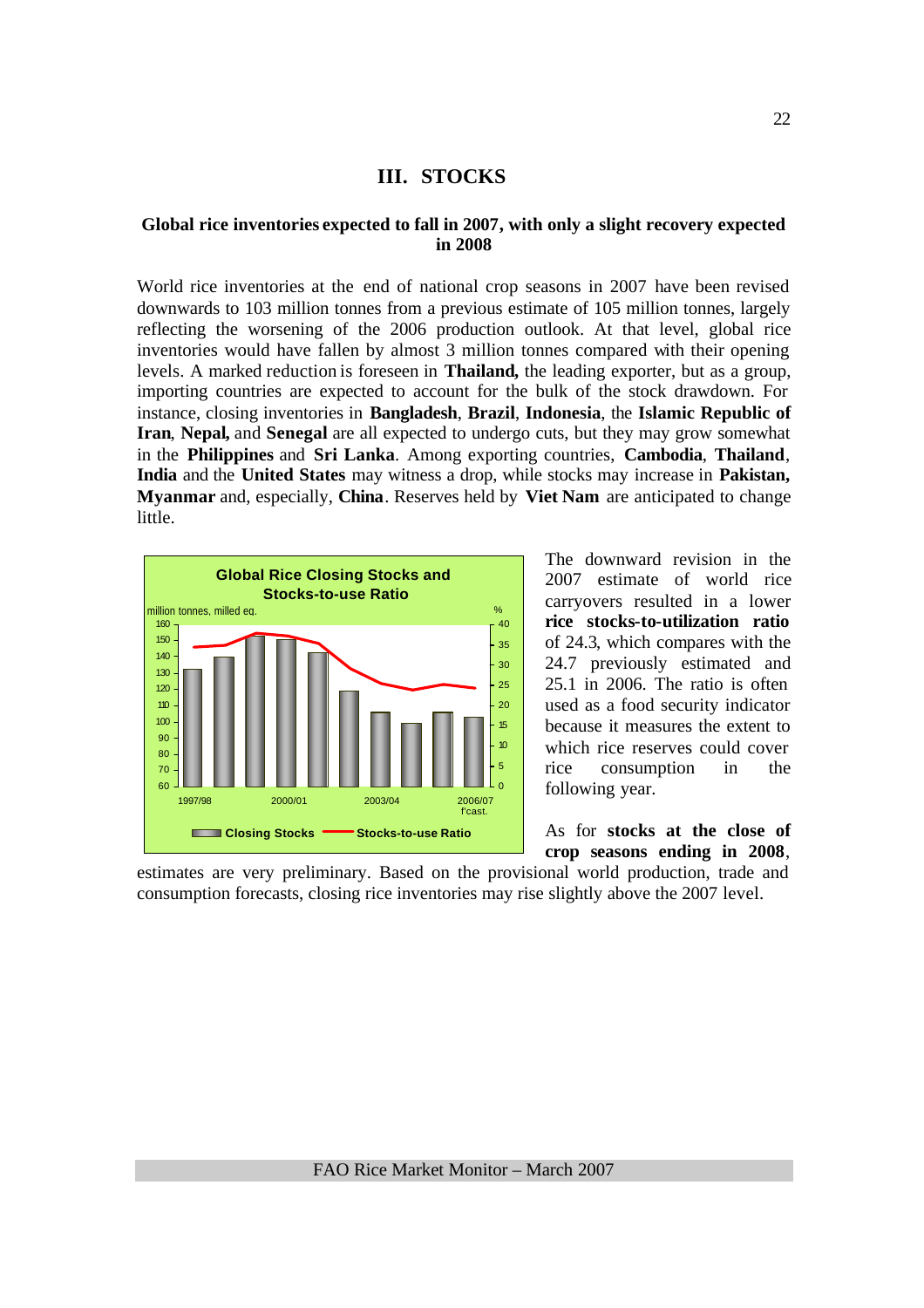#### **IV. INTERNATIONAL PRICES**

#### **International rice prices to remain on an upward trend**

Since December last year, export prices of rice from all origins have remained on an upward trend, as indicated by the FAO All Rice Price Index (1998-2000=100), which gained two points in January and February and 1 point in March, passing from 115 in December 2006 to 120 in March 2007. The strength concerned most quotations, with fragrant rice varieties and rice from Pakistan subject to particularly marked increases.





In **Thailand,** the announcement, late last year, that state-owned rice would be sold progressively through auctions failed to dampen the tendency for prices to rise, especially since a decision was taken to sell the supplies under government  $-$  to  $-$  government contracts whenever the prices offered at auctions did not reach the minimum targeted level. Buoyant demand for export and a strong Baht contributed to keeping prices on the rise in February while, in March, the opening of government purchases over the second paddy crop in March offered additional support, preventing prices from falling when fresh secondary crop supplies reached the market. Active purchases in **India** by the domestic procurement agencies under the Levy system made prices leap in December, but little growth has been observed since February, as exporters waited for new supplies from the secondary Rabi crop, which started reaching the market in March. As prices from other origins kept rising, India became the most competitive source: for instance, milled rice with 25% broken from the country averaged US\$ 260 per tonne in March, compared with US\$ 264 in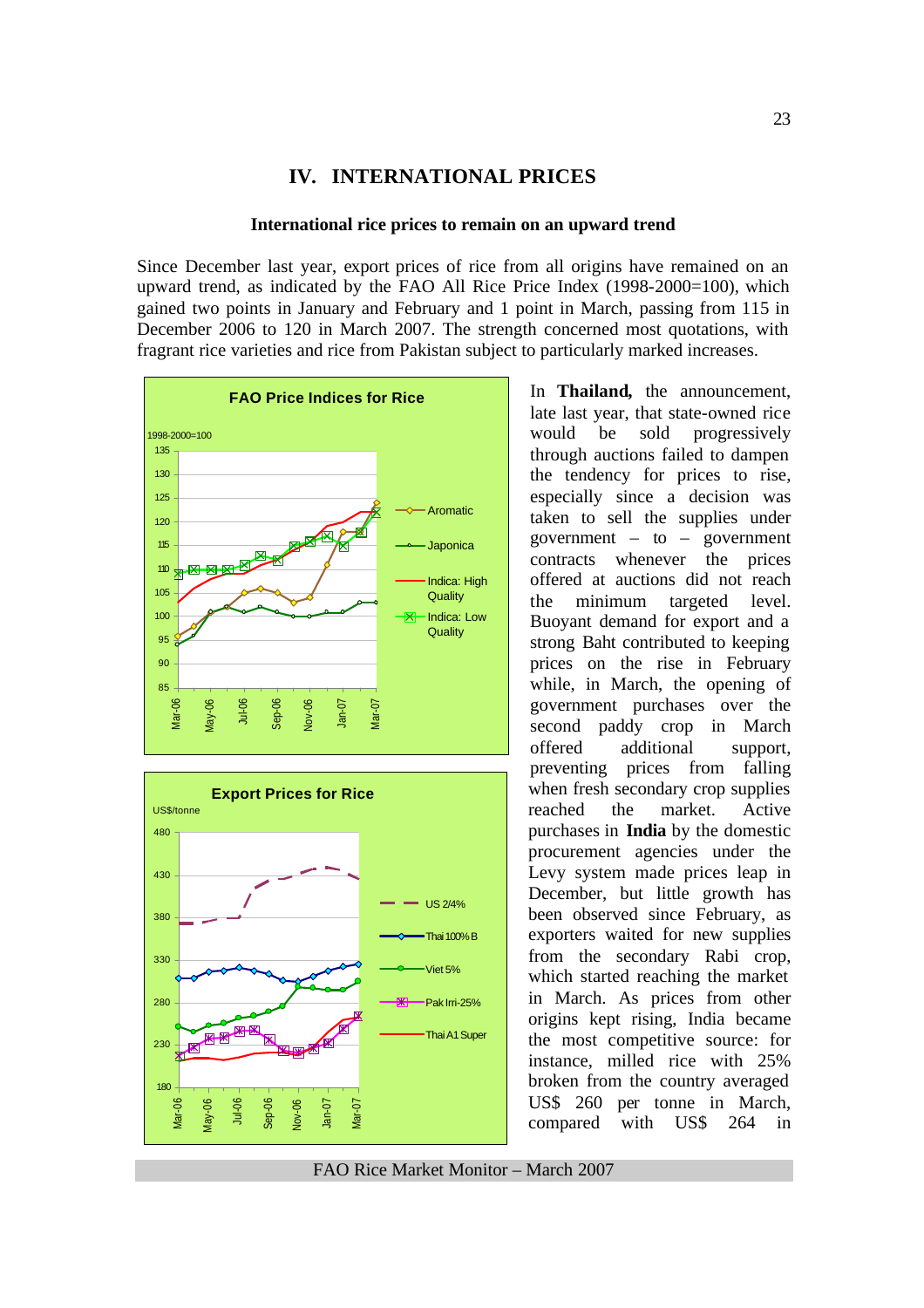Pakistan, US\$ 288 in Viet Nam and US\$ 293 in Thailand. Export prices in **Egypt,** which caters for the medium and short grain rice markets, have remained stable in March after undergoing strong increases in January and February. On the other hand, limited availability of good quality rice in **Pakistan** resulted in strong price increases, with the quotation of 25% broken rice surging by 16 percent between December and March. Similarly, strong increases in prices were recorded in **Viet Nam**, reflecting a combination of limited supplies and new sales, in particular to Indonesia and the Philippines. The pattern of prices in the **United States** in the first quarter deviated from that observed in the other major exporting countries, as they tended to weaken from their December 2006 level, largely reflecting a lack of new demand and the difficulty to overcome the GM contamination problem, which led to the introduction of tighter certification requirements on US rice imports in some major rice markets.

As April and May coincide with the harvesting period of the main 2007 crops in several countries in the southern hemisphere and of the secondary 2006 crops in the Northern hemisphere, the tendency for prices to rise is likely to be tempered until June by the arrival of new supplies to the market. However, prices in the next few months are not anticipated to weaken much, as import demand is forecast to remain strong, while governments in Thailand, Viet Nam and now Cambodia are adamant about keeping them at remunerative levels. The general price outlook therefore points to continued gains in the coming months.

|      |                |             | <b>FAO Rice Price Indices</b> |                     |             |                 |
|------|----------------|-------------|-------------------------------|---------------------|-------------|-----------------|
|      |                | All         |                               | <b>Indica Rice</b>  | Japonica    | <b>Aromatic</b> |
|      |                | <b>Rice</b> | <b>Higher</b><br>quality      | Lower<br>quality    | <b>Rice</b> | <b>Rice</b>     |
|      |                |             |                               | $1998 - 2000 = 100$ |             |                 |
| 2002 |                | 72          | 73                            | 75                  | 67          | 74              |
| 2003 |                | 82          | 79                            | 81                  | 82          | 91              |
| 2004 |                | 104         | 101                           | 110                 | 104         | 96              |
| 2005 |                | 103         | 104                           | 115                 | 92          | 94              |
| 2006 |                | 109         | 114                           | 114                 | 101         | 102             |
|      | 2006 March     | 106         | 109                           | 110                 | 102         | 96              |
|      | April          | 106         | 109                           | 111                 | 101         | 98              |
|      | May            | 108         | 111                           | 113                 | 102         | 101             |
|      | June           | 108         | 112                           | 112                 | 101         | 102             |
|      | July           | 109         | 114                           | 115                 | 100         | 105             |
|      | August         | 110         | 116                           | 116                 | 100         | 106             |
|      | September      | 111         | 119                           | 117                 | 101         | 105             |
|      | October        | 111         | 120                           | 115                 | 101         | 103             |
|      | November       | 113         | 122                           | 118                 | 103         | 104             |
|      | December       | 115         | 122                           | 122                 | 103         | 111             |
| 2007 | January        | 117         | 123                           | 125                 | 104         | 118             |
|      | February       | 119         | 124                           | 128                 | 104         | 118             |
|      | March          | 120         | 126                           | 131                 | 103         | 124             |
|      | 2006 Jan.-Mar. | 105         | 107                           | 110                 | 100         | 95              |
| 2007 | Jan.-Mar.      | 119         | 124                           | 128                 | 103         | 120             |

*Source : FAO* 

*N.B. - The FAO Rice Price Index is based on 16 rice export quotations. "Quality" is defined by the percentage of broken kernels, with high (low) quality referring to rice with less (equal to or more) than 20 percent brokens. The Sub-Index for Aromatic Rice follows movements in prices of Basmati and Fragrant rice.*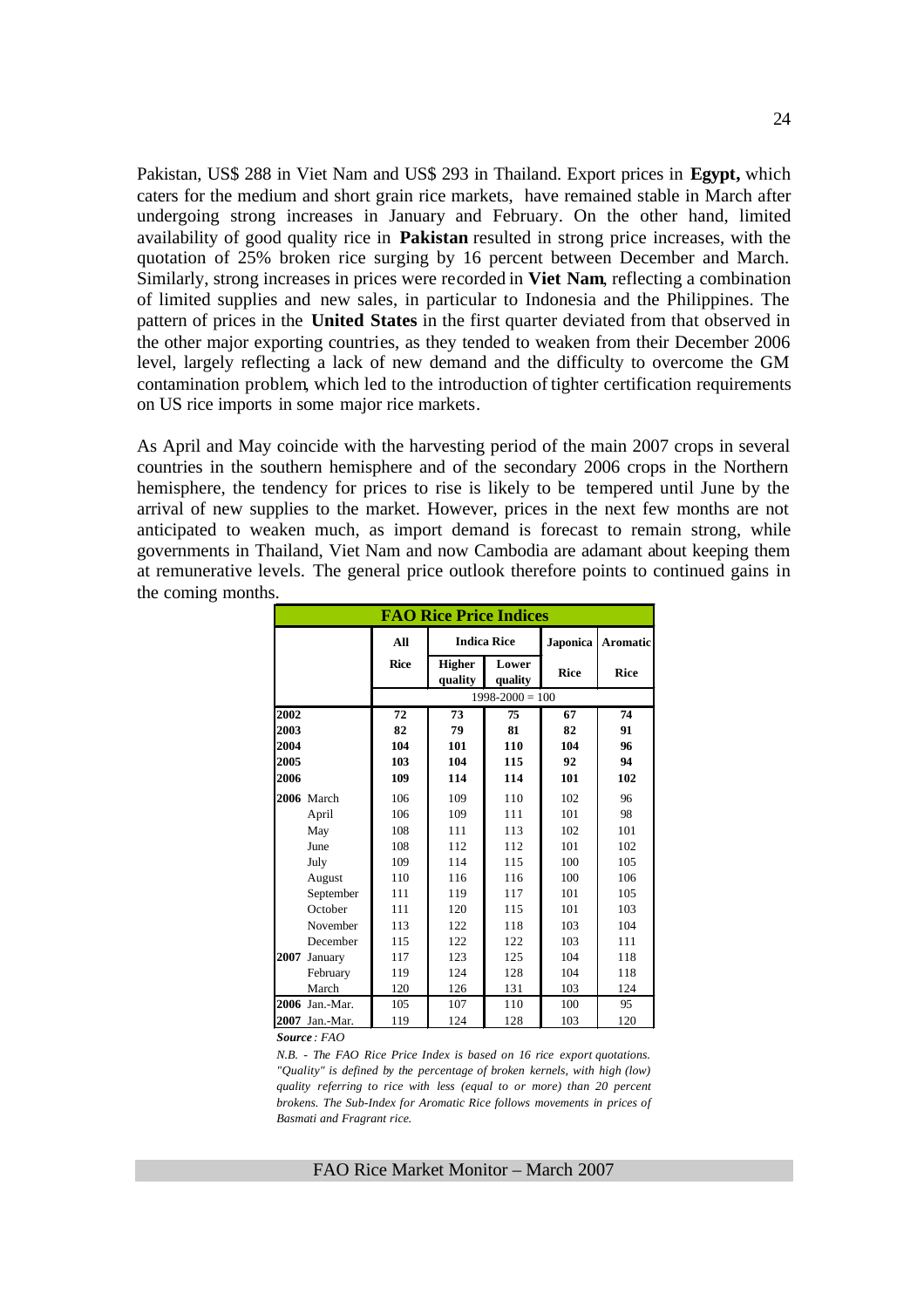|                |                                            |                           |                               |                   |             | <b>EXPORT PRICES FOR RICE</b> |                     |            |                                          |                                                    |                                                           |                                   |                          |
|----------------|--------------------------------------------|---------------------------|-------------------------------|-------------------|-------------|-------------------------------|---------------------|------------|------------------------------------------|----------------------------------------------------|-----------------------------------------------------------|-----------------------------------|--------------------------|
|                | Thai<br>White<br>100% B<br>Second<br>grade | Thai<br>Parboiled<br>100% | U.S.<br>Long<br>Grain<br>2,4% | <b>Viet</b><br>5% | Thai<br>25% | India<br>25%                  | <b>Viet</b><br>25%  | Pak<br>25% | Thai<br>${\bf A1}$<br><b>Super</b><br>1/ | U.S.<br>California<br><b>Medium</b><br>Grain<br>2l | Egypt<br>Short<br>Grain,<br>Grade<br>2,6% 178<br>Camolino | Pak<br><b>Basmati</b><br>Ordinary | Thai<br>Fragrant<br>100% |
|                |                                            |                           |                               |                   |             |                               | US \$/tonne, f.o.b. |            |                                          |                                                    |                                                           |                                   |                          |
| 2002           | 197                                        | 194                       | 207                           | 187               | 171         | 140                           | 168                 | 159        | 151                                      | 271                                                | 279                                                       | 366                               | 306                      |
| 2003           | 201                                        | 196                       | 284                           | 183               | 176         | 163                           | 167                 | 175        | 151                                      | 370                                                | 291                                                       | 357                               | 449                      |
| 2004           | 244                                        | 247                       | 372                           | 224               | 225         | n.a.                          | 212                 | 230        | 207                                      | 493                                                | 317                                                       | 468                               | 443                      |
| 2005           | 291                                        | 285                       | 319                           | 255               | 259         | 236                           | 239                 | 235        | 219                                      | 418                                                | 327                                                       | 473                               | 404                      |
| 2006           | 311                                        | 300                       | 394                           | 266               | 269         | 247                           | 249                 | 230        | 217                                      | 512                                                | 353                                                       | 516                               | 470                      |
| 2006           |                                            |                           |                               |                   |             |                               |                     |            |                                          |                                                    |                                                           |                                   |                          |
| March          | 308                                        | 290                       | 373                           | 252               | 265         | 238                           | 240                 | 218        | 212                                      | 491                                                | 358                                                       | 500                               | 436                      |
| April          | 309                                        | 290                       | 373                           | 246               | 267         | 243                           | 231                 | 228        | 215                                      | 485                                                | 361                                                       | 500                               | 442                      |
| May            | 316                                        | 296                       | 375                           | 253               | 271         | 243                           | 237                 | 238        | 215                                      | 498                                                | 357                                                       | 513                               | 467                      |
| June           | 318                                        | 299                       | 379                           | 256               | 272         | 243                           | 233                 | 239        | 213                                      | 507                                                | 373                                                       | 525                               | 479                      |
| July           | 321                                        | 311                       | 379                           | 262               | 274         | 243                           | 245                 | 247        | 216                                      | 507                                                | 3/<br>$\ldots$                                            | 525                               | 511                      |
| August         | 318                                        | 311                       | 415                           | 265               | 274         | 243                           | 250                 | 248        | 220                                      | 507                                                | $\frac{3}{2}$<br>$\ldots$                                 | 525                               | 520                      |
| September      | 314                                        | 308                       | 423                           | 269               | 272         | 252                           | 252                 | 237        | 222                                      | 518                                                | 358                                                       | 525                               | 515                      |
| October        | 306                                        | 307                       | 424                           | 276               | 267         | 252                           | 251                 | 224        | 221                                      | 529                                                | 326                                                       | 525                               | 494                      |
| November       | 305                                        | 303                       | 431                           | 298               | 267         | 257                           | 283                 | 221        | 218                                      | 529                                                | 343                                                       | 525                               | 454                      |
| December       | 311                                        | 305                       | 437                           | 297               | 273         | 270                           | 282                 | 227        | 228                                      | 551                                                | 366                                                       | 525                               | 490                      |
| 2007           |                                            |                           |                               |                   |             |                               |                     |            |                                          |                                                    |                                                           |                                   |                          |
| January        | 318                                        | 311                       | 439                           | 295               | 283         | 270                           | 280                 | 233        | 245                                      | 551                                                | 377                                                       | 586                               | 529                      |
| February       | 322                                        | 315                       | 435                           | 295               | 291         | 270                           | 280                 | 249        | 259                                      | 551                                                | 392                                                       | 600                               | 523                      |
| March          | 325                                        | 318                       | 424                           | 305               | 293         | 260                           | 288                 | 264        | 263                                      | 551                                                | 392                                                       | 615                               | 537                      |
| 2006 Jan.-Mar. | 306                                        | 289                       | 361                           | 257               | 264         | 238                           | 242                 | 217        | 212                                      | 502                                                | 349                                                       | 500                               | 422                      |
| 2007 Jan.-Mar. | 322                                        | 315                       | 433                           | 298               | 289         | 267                           | 283                 | 249        | 256                                      | 551                                                | 387                                                       | 600                               | 530                      |

**Sources**: Jackson Son & Co. (London) Ltd. and other public sources.

1/ White broken rice. 2/ Up to August 2005 U.S. medium grain No.2, 4%; since September 2005 onwards No. 1, maximum 4-percent brokens, sacked, California mill. 3/ Not quoted.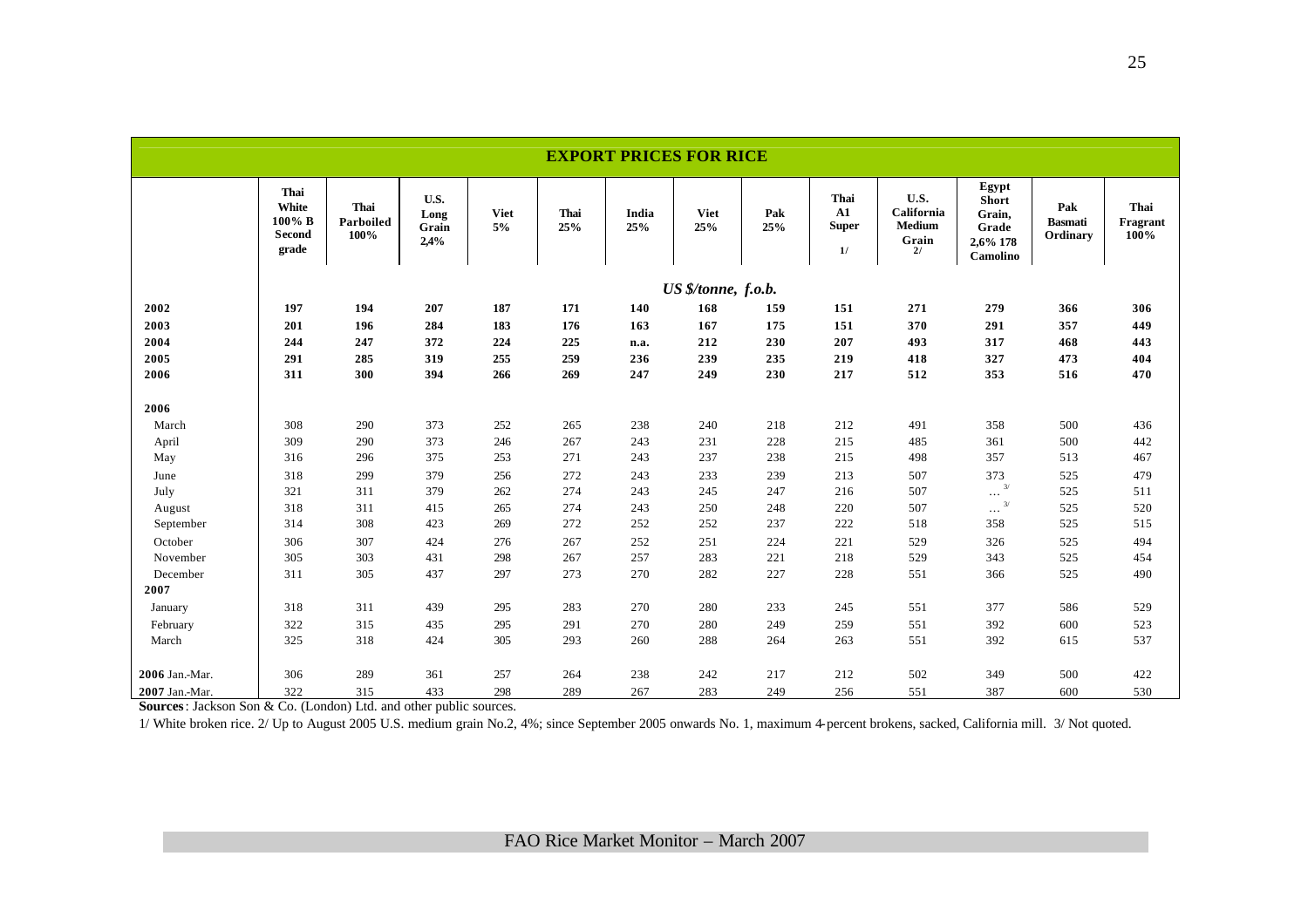| WORLD PADDY PRODUCTION  |            |                     |                    |                                       | <b>WORLD IMPORTS OF RICE</b> |                            |                           |
|-------------------------|------------|---------------------|--------------------|---------------------------------------|------------------------------|----------------------------|---------------------------|
|                         | 2005       | 2006<br>(estimated) | 2007<br>(forecast) |                                       | 2005                         | 2006<br>(estimated)        | $2007^{1/}$<br>(forecast) |
|                         |            | million tonnes      |                    |                                       |                              | million tonnes, milled eq. |                           |
| <b>WORLD</b>            | 632.9      | 628.7               | 632.8              | <b>WORLD</b>                          | 29.8                         | 28.6                       | 29.8                      |
| Developing countries    | 607.0      | 604.0               | 609.6              | Developing countries                  | 25.5                         | 24.0                       | 25.2                      |
| Developed countries     | 25.8       | 24.7                | 23.2               | Developed countries                   | 4.3                          | 4.5                        | 4.6                       |
| <b>ASIA</b>             | 572.2      | 569.2               | 574.3              | <b>ASIA</b>                           | 13.3                         | 12.8                       | 13.8                      |
| Bangladesh              | 39.8       | 39.2                | 40.5               | Bangladesh                            | 1.0                          | 0.7                        | 1.0                       |
| Cambodia                | 6.0        | 6.3                 | 6.5                | China                                 | 0.9                          | 1.2                        | 1.1                       |
| China                   | 182.1      | 182.2               | 184.5              | of which Taiwan Prov.                 | 0.1                          | 0.1                        | 0.1                       |
| of which Taiwan Prov.   | 1.5        | 1.5                 | 1.5                | Indonesia                             | 0.6                          | 0.8                        | 1.5                       |
| India                   | 137.7      | 136.6               | 137.0              | Iran, Islamic Rep. of                 | 1.2                          | 1.1                        | 1.0                       |
| Indonesia               | 54.2       | 54.4                | 53.1               | Iraq                                  | 1.1                          | 1.2                        | 1.2                       |
| Iran, Islamic Rep. of   | 3.3        | 3.3                 | 3.5                | Japan                                 | 0.8                          | 0.6                        | 0.7                       |
| Japan                   | 11.3       | 10.7                | 10.4               | Malaysia                              | 0.8                          | 0.8                        | 0.8                       |
| Korea Rep. of           | 6.4        | 6.3                 | 6.2                | Philippines                           | 1.8                          | 1.7                        | 1.7                       |
| Myanmar                 | 25.1       | 25.2                | 25.2               | Saudi Arabia                          | 1.0                          | 1.1                        | 1.1                       |
| Pakistan                | 8.3        | 8.1                 | 8.4                | Sri Lanka                             | 0.1                          | 0.0                        | 0.0                       |
| Philippines             | 15.1       | 15.4                | 15.8               |                                       |                              |                            |                           |
| Sri Lanka               | 3.2        | 3.3                 | 3.2                | <b>AFRICA</b>                         | 10.5                         | 9.5                        | 9.3                       |
| Thailand                | 30.3       | 29.4                | 30.2               | Côte d'Ivoire                         | 0.9                          | 0.9                        | 0.9                       |
| Viet Nam                | 35.8       | 35.8                | 36.0               | Nigeria                               | 2.3                          | 1.8                        | 1.7                       |
|                         |            |                     |                    | Senegal                               | 0.9                          | 0.8                        | 0.8                       |
| <b>AFRICA</b>           | 20.4       | 21.6                | 21.7               | South Africa                          | 0.8                          | 0.7                        | 0.7                       |
| North Africa            | 6.2        | 6.6                 | 6.6                | <b>CENTRAL AMERICA</b>                | 2.4                          | 2.3                        | 2.3                       |
| Egypt                   | 6.1        | 6.5                 | 6.6                | Cuba                                  | 0.7                          | 0.7                        | 0.7                       |
|                         |            |                     |                    | Mexico                                | 0.5                          | 0.6                        | 0.5                       |
| Sub-Saharan Africa      | 14.2       | 15.0                | 15.1               |                                       |                              |                            |                           |
| Western Africa          | 8.8<br>1.2 | 9.3<br>1.1          | 9.6<br>1.0         | <b>SOUTH AMERICA</b><br><b>Brazil</b> | 0.8<br>0.5                   | 0.8<br>0.6                 | 1.2<br>0.9                |
| Côte d'Ivoire<br>Guinea | 1.3        | 1.3                 | 1.4                | Peru                                  | 0.1                          | 0.0                        | 0.1                       |
| Mali                    | 0.9        | 1.0                 | 1.0                |                                       |                              |                            |                           |
| Nigeria                 | 3.6        | 3.9                 | 4.3                | <b>NORTH AMERICA</b>                  | 0.7                          | 1.0                        | 1.0                       |
| Central Africa          | 0.4        | 0.4                 | 0.4                | Canada                                | 0.3                          | 0.3                        | 0.3                       |
| Eastern Africa          | 1.4        | 1.6                 | 1.6                | <b>United States</b>                  | 0.4                          | 0.6                        | 0.7                       |
| Tanzania                | 1.0        | 1.2                 | 1.2                |                                       |                              |                            |                           |
| Southern Africa         | 3.7        | 3.7                 | 3.5                | <b>EUROPE</b>                         | 1.6                          | 1.8                        | 1.7                       |
| Madagascar              | 3.4        | 3.4                 | 3.2                | <b>EU</b>                             | 0.8                          | 1.0                        | 1.2                       |
| Mozambique              | 0.2        | 0.2                 | 0.2                | Russian Fed.                          | 0.4                          | 0.3                        | 0.3                       |
| <b>CENTRAL AMERICA</b>  | 2.3        | 2.4                 | 2.5                | <b>OCEANIA</b>                        | 0.4                          | 0.4                        | 0.4                       |
| Cuba                    | 0.4        | 0.5                 | 0.5                |                                       |                              |                            |                           |
| Dominican Rep.          | 0.6        | 0.7                 | 0.7                |                                       | <b>WORLD EXPORTS OF RICE</b> |                            |                           |
| Mexico                  | 0.3        | 0.3                 | 0.4                |                                       |                              |                            |                           |
| <b>SOUTH AMERICA</b>    | 24.1       | 22.2                | 22.1               |                                       | 2005                         | 2006                       | $2007^{1/2}$              |
| Argentina               | 1.0        | 1.2                 | 1.1                |                                       |                              | (estimated)                | (forecast)                |
| <b>Brazil</b>           | 13.2       | 11.6                | 11.3               |                                       |                              |                            |                           |
| Colombia                | 2.5        | 2.3                 | 2.5                |                                       |                              | million tonnes, milled eq. |                           |
| Peru                    | 2.5        | 2.2                 | 2.4                |                                       |                              |                            |                           |
| Uruguay                 | 1.2        | 1.3                 | 1.1                | <b>WORLD</b>                          | 29.8                         | 28.6                       | 29.8                      |
|                         |            |                     |                    | Developing countries                  | 25.5                         | 24.4                       | 26.1                      |
| NORTH AMERICA           | 10.1       | 8.8                 | 8.5                | Developed countries                   | 4.3                          | 4.2                        | 3.7                       |
| <b>United States</b>    | 10.1       | 8.8                 | 8.5                |                                       |                              |                            |                           |
|                         |            |                     |                    | <b>ASIA</b>                           | 22.9                         | 21.6                       | 23.5                      |
| <b>EUROPE</b>           | 3.4        | 3.4                 | 3.5                | China                                 | 0.7                          | 1.3                        | 1.3                       |
| EU                      | 2.7        | 2.6                 | 2.8                | of which Taiwan Prov.                 | 0.0                          | 0.0                        | 0.0                       |
|                         |            |                     |                    | India                                 | 5.0                          | 3.8                        | 3.9                       |
| <b>OCEANIA</b>          | 0.3        | 1.1                 | 0.1                | Myanmar                               | 0.2                          | 0.1                        | 0.2                       |
| Australia               | 0.3        | 1.0                 | 0.1                | Pakistan                              | 3.5                          | 3.4                        | 3.1                       |
|                         |            |                     |                    | Thailand                              | 7.5                          | 7.7                        | 9.3                       |

|            | DY PRODUCTION  |            | <b>WORLD IMPORTS OF RICE</b>   |      |                            |              |
|------------|----------------|------------|--------------------------------|------|----------------------------|--------------|
| 2005       | 2006           | 2007       |                                | 2005 | 2006                       | $2007^{1/2}$ |
|            | (estimated)    | (forecast) |                                |      | (estimated)                | (forecast)   |
|            | million tonnes |            |                                |      | million tonnes, milled eq. |              |
| 632.9      | 628.7          | 632.8      | <b>WORLD</b>                   | 29.8 | 28.6                       | 29.8         |
| 607.0      | 604.0          | 609.6      | Developing countries           | 25.5 | 24.0                       | 25.2         |
| 25.8       | 24.7           | 23.2       | Developed countries            | 4.3  | 4.5                        | 4.6          |
| 572.2      | 569.2          | 574.3      | <b>ASIA</b>                    | 13.3 | 12.8                       | 13.8         |
| 39.8       | 39.2           | 40.5       | Bangladesh                     | 1.0  | 0.7                        | 1.0          |
| 6.0        | 6.3            | 6.5        | China                          | 0.9  | 1.2                        | 1.1          |
| 182.1      | 182.2          | 184.5      | of which Taiwan Prov.          | 0.1  | 0.1                        | 0.1          |
| 1.5        | 1.5            | 1.5        | Indonesia                      | 0.6  | 0.8                        | 1.5          |
| 137.7      | 136.6          | 137.0      | Iran, Islamic Rep. of          | 1.2  | 1.1                        | 1.0          |
| 54.2       | 54.4           | 53.1       | Iraq                           | 1.1  | 1.2                        | 1.2          |
| 3.3        | 3.3            | 3.5        | Japan                          | 0.8  | 0.6                        | 0.7          |
| 11.3       | 10.7           | 10.4       | Malaysia                       | 0.8  | 0.8                        | 0.8          |
| 6.4        | 6.3            | 6.2        | Philippines                    | 1.8  | 1.7                        | 1.7          |
| 25.1       | 25.2           | 25.2       | Saudi Arabia                   | 1.0  | 1.1                        | 1.1          |
| 8.3        | 8.1            | 8.4        | Sri Lanka                      | 0.1  | 0.0                        | 0.0          |
| 15.1       | 15.4           | 15.8       |                                |      |                            |              |
| 3.2        | 3.3            | 3.2        | <b>AFRICA</b>                  | 10.5 | 9.5                        | 9.3          |
| 30.3       | 29.4           | 30.2       | Côte d'Ivoire                  | 0.9  | 0.9                        | 0.9          |
| 35.8       | 35.8           | 36.0       | Nigeria                        | 2.3  | 1.8                        | 1.7          |
|            |                |            | Senegal                        | 0.9  | 0.8                        | 0.8          |
| 20.4       | 21.6           | 21.7       | South Africa                   | 0.8  | 0.7                        | 0.7          |
| 6.2        | 6.6            | 6.6        | <b>CENTRAL AMERICA</b>         | 2.4  | 2.3                        | 2.3          |
| 6.1        | 6.5            | 6.6        | Cuba                           | 0.7  | 0.7                        | 0.7          |
|            |                |            | Mexico                         | 0.5  | 0.6                        | 0.5          |
| 14.2       | 15.0           | 15.1       |                                | 0.8  | 0.8                        | 1.2          |
| 8.8<br>1.2 | 9.3<br>1.1     | 9.6<br>1.0 | <b>SOUTH AMERICA</b><br>Brazil | 0.5  | $0.6^{\circ}$              | 0.9          |
| 1.3        | 1.3            | 1.4        | Peru                           | 0.1  | 0.0                        | 0.1          |
| 0.9        | 1.0            | 1.0        |                                |      |                            |              |
| 3.6        | 3.9            | 4.3        | <b>NORTH AMERICA</b>           | 0.7  | 1.0                        | 1.0          |
| 0.4        | 0.4            | 0.4        | Canada                         | 0.3  | 0.3                        | 0.3          |
| 1.4        | 1.6            | 1.6        | <b>United States</b>           | 0.4  | 0.6                        | 0.7          |
| 1.0        | 1.2            | 1.2        |                                |      |                            |              |
| 3.7        | 3.7            | 3.5        | <b>EUROPE</b>                  | 1.6  | 1.8                        | 1.7          |
| 3.4        | 3.4            | 3.2        | EU                             | 0.8  | 1.0                        | 1.2          |
| 0.2        | 0.2            | 0.2        | Russian Fed.                   | 0.4  | 0.3                        | 0.3          |
| 2.3        | 2.4            | 2.5        | <b>OCEANIA</b>                 | 0.4  | 0.4                        | 0.4          |
| 0.4        | 0.5            | 0.5        |                                |      |                            |              |

#### **WORLD EXPORTS OF RICE**

| 1.2<br>1.1<br>1.0<br>Argentina<br><b>Brazil</b><br>11.3<br>11.6<br>13.2<br>2.5<br>Colombia<br>2.5<br>2.3<br>million tonnes, milled eq.<br>2.4<br>2.2<br>Peru<br>2.5<br><b>WORLD</b><br>29.8<br>1.3<br>1.2<br>1.1<br>Uruguay<br>Developing countries<br>25.5<br><b>NORTH AMERICA</b><br>8.8<br>8.5<br>Developed countries<br>4.3<br>10.1<br>10.1<br>8.8<br>8.5<br><b>United States</b><br><b>ASIA</b><br>22.9<br>3.5<br>China<br><b>EUROPE</b><br>3.4<br>3.4<br>0.7<br>EU<br>2.7<br>2.8<br>of which Taiwan Prov.<br>2.6<br>0.0<br>India<br>5.0<br>0.1<br><b>OCEANIA</b><br>0.3<br>1.1<br>0.2<br>Myanmar<br>1.0<br>0.1<br>Pakistan<br>Australia<br>0.3<br>3.5<br>Thailand<br>7.5<br>Viet Nam<br>5.2<br><b>AFRICA</b><br>1.1<br>1.1<br>Egypt<br><b>SOUTH AMERICA</b><br>1.7<br>0.3<br>Argentina<br>0.2<br>Guyana<br>Uruguay<br>0.7<br><b>NORTH AMERICA</b><br>3.9<br><b>United States</b><br>3.9<br><b>EUROPE</b><br>0.2<br>EU<br>0.2<br><b>OCEANIA</b><br>0.1 | SOUTH AMERICA | 24.1 | 22.2 | 22.1 | 2005 | 2006        |
|-------------------------------------------------------------------------------------------------------------------------------------------------------------------------------------------------------------------------------------------------------------------------------------------------------------------------------------------------------------------------------------------------------------------------------------------------------------------------------------------------------------------------------------------------------------------------------------------------------------------------------------------------------------------------------------------------------------------------------------------------------------------------------------------------------------------------------------------------------------------------------------------------------------------------------------------------------------|---------------|------|------|------|------|-------------|
|                                                                                                                                                                                                                                                                                                                                                                                                                                                                                                                                                                                                                                                                                                                                                                                                                                                                                                                                                             |               |      |      |      |      | (estimated) |
|                                                                                                                                                                                                                                                                                                                                                                                                                                                                                                                                                                                                                                                                                                                                                                                                                                                                                                                                                             |               |      |      |      |      |             |
|                                                                                                                                                                                                                                                                                                                                                                                                                                                                                                                                                                                                                                                                                                                                                                                                                                                                                                                                                             |               |      |      |      |      |             |
|                                                                                                                                                                                                                                                                                                                                                                                                                                                                                                                                                                                                                                                                                                                                                                                                                                                                                                                                                             |               |      |      |      |      |             |
|                                                                                                                                                                                                                                                                                                                                                                                                                                                                                                                                                                                                                                                                                                                                                                                                                                                                                                                                                             |               |      |      |      |      | 28.6        |
|                                                                                                                                                                                                                                                                                                                                                                                                                                                                                                                                                                                                                                                                                                                                                                                                                                                                                                                                                             |               |      |      |      |      | 24.4        |
|                                                                                                                                                                                                                                                                                                                                                                                                                                                                                                                                                                                                                                                                                                                                                                                                                                                                                                                                                             |               |      |      |      |      | 4.2         |
|                                                                                                                                                                                                                                                                                                                                                                                                                                                                                                                                                                                                                                                                                                                                                                                                                                                                                                                                                             |               |      |      |      |      |             |
|                                                                                                                                                                                                                                                                                                                                                                                                                                                                                                                                                                                                                                                                                                                                                                                                                                                                                                                                                             |               |      |      |      |      | 21.6        |
|                                                                                                                                                                                                                                                                                                                                                                                                                                                                                                                                                                                                                                                                                                                                                                                                                                                                                                                                                             |               |      |      |      |      | 1.3         |
|                                                                                                                                                                                                                                                                                                                                                                                                                                                                                                                                                                                                                                                                                                                                                                                                                                                                                                                                                             |               |      |      |      |      | 0.0         |
|                                                                                                                                                                                                                                                                                                                                                                                                                                                                                                                                                                                                                                                                                                                                                                                                                                                                                                                                                             |               |      |      |      |      | 3.8         |
|                                                                                                                                                                                                                                                                                                                                                                                                                                                                                                                                                                                                                                                                                                                                                                                                                                                                                                                                                             |               |      |      |      |      | 0.1         |
|                                                                                                                                                                                                                                                                                                                                                                                                                                                                                                                                                                                                                                                                                                                                                                                                                                                                                                                                                             |               |      |      |      |      | 3.4         |
|                                                                                                                                                                                                                                                                                                                                                                                                                                                                                                                                                                                                                                                                                                                                                                                                                                                                                                                                                             |               |      |      |      |      | 7.7         |
|                                                                                                                                                                                                                                                                                                                                                                                                                                                                                                                                                                                                                                                                                                                                                                                                                                                                                                                                                             |               |      |      |      |      | 4.7         |
|                                                                                                                                                                                                                                                                                                                                                                                                                                                                                                                                                                                                                                                                                                                                                                                                                                                                                                                                                             |               |      |      |      |      | 1.0         |
|                                                                                                                                                                                                                                                                                                                                                                                                                                                                                                                                                                                                                                                                                                                                                                                                                                                                                                                                                             |               |      |      |      |      | 1.0         |
|                                                                                                                                                                                                                                                                                                                                                                                                                                                                                                                                                                                                                                                                                                                                                                                                                                                                                                                                                             |               |      |      |      |      | 2.0         |
|                                                                                                                                                                                                                                                                                                                                                                                                                                                                                                                                                                                                                                                                                                                                                                                                                                                                                                                                                             |               |      |      |      |      | 0.5         |
|                                                                                                                                                                                                                                                                                                                                                                                                                                                                                                                                                                                                                                                                                                                                                                                                                                                                                                                                                             |               |      |      |      |      | 0.2         |
|                                                                                                                                                                                                                                                                                                                                                                                                                                                                                                                                                                                                                                                                                                                                                                                                                                                                                                                                                             |               |      |      |      |      | 0.8         |
|                                                                                                                                                                                                                                                                                                                                                                                                                                                                                                                                                                                                                                                                                                                                                                                                                                                                                                                                                             |               |      |      |      |      | 3.4         |
| <b>FOOTNOTES:</b><br>Totals computed from unrounded data.<br>1/ Tentative.                                                                                                                                                                                                                                                                                                                                                                                                                                                                                                                                                                                                                                                                                                                                                                                                                                                                                  |               |      |      |      |      | 3.4         |
|                                                                                                                                                                                                                                                                                                                                                                                                                                                                                                                                                                                                                                                                                                                                                                                                                                                                                                                                                             |               |      |      |      |      | 0.2         |
|                                                                                                                                                                                                                                                                                                                                                                                                                                                                                                                                                                                                                                                                                                                                                                                                                                                                                                                                                             |               |      |      |      |      | 0.2         |
|                                                                                                                                                                                                                                                                                                                                                                                                                                                                                                                                                                                                                                                                                                                                                                                                                                                                                                                                                             |               |      |      |      |      | 0.5         |
| 0.1<br>Australia                                                                                                                                                                                                                                                                                                                                                                                                                                                                                                                                                                                                                                                                                                                                                                                                                                                                                                                                            |               |      |      |      |      | 0.5         |